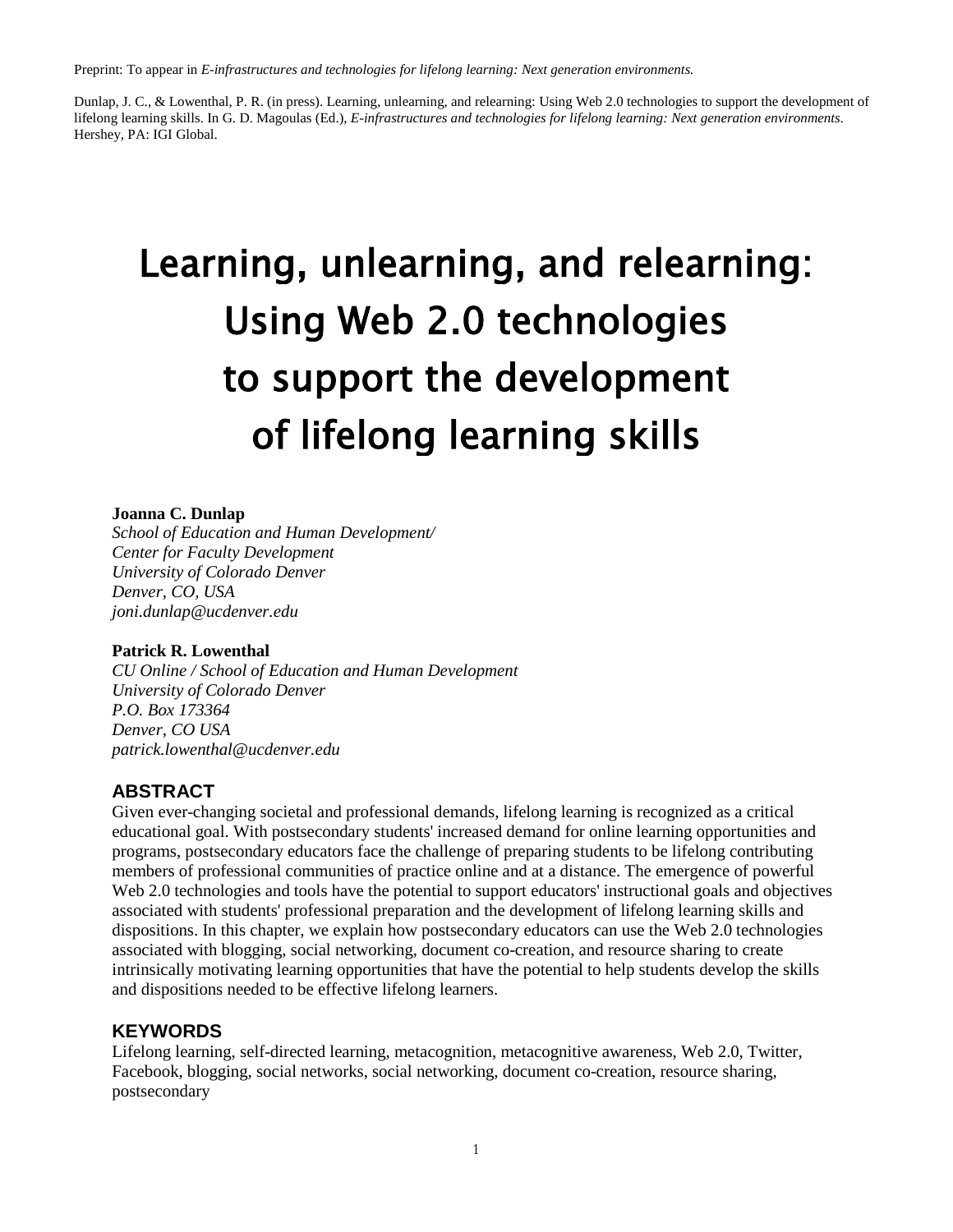# **INTRODUCTION**

The world we live in is changing right before our eyes, as well-illustrated by Dr. Michael Wesch's thought-provoking YouTube video, "A Vision of Students Today" (see:

http://www.youtube.com/watch?v=dGCJ46vyR9o ). One basic point made in this video is that information and communication technologies are drastically changing the world we live in, and institutions of higher education are now scrambling to attend to these changes. Specifically, universities are trying to adequately respond to a trifecta of emerging trends:

- Today's economy depends increasingly on employees who are quick and efficient lifelong learners (Hinrichs, 2004). Employers are now looking for employees who can think critically and solve a range of problems, move easily from one task to another, work efficiently and effectively in team situations, and constantly adjust and enhance their knowledge and skills to meet everchanging needs (Casner-Lotto & Barrington, 2006; Dunlap, 2005).
- Postsecondary education has been involved in a paradigm shift from teacher-centered learning to student-centered learning (Barr & Tagg, 1995; Boggs, 1999; Harden, 2000). This shift substitutes teacher-centered learning's goal of providing instruction through transfer of knowledge with student-centered learning's goal of producing learning through student discovery and construction of knowledge (Barr & Tagg, 1995). Universities have been encouraged to focus their strategies and resources on this paradigm shift in an effort to make learning more meaningful and lasting for students.
- The postsecondary audience is demanding more distance and online learning opportunities (Grabinger & Dunlap, 2004; Ludwig-Hardman & Dunlap, 2003). This demand is no longer based solely on geographic obstacles and schedule constraints; many students report a preference to the online learning format for a variety of reasons. For example, some students perceive on-campus course experiences as high-pressure, uncomfortable, and even exclusionary because of cultural differences, social class background, lack of facility with the English language, age, and so on (Burbules & Callister, 2000a). Additionally, because these studentstypically have full lives and busy schedules with which to contend, they want what they want, when they want it: (1) students expect their learning opportunities to be available immediately, and (2) students need learning experiences that are directly applicable to their needs and immediately transferable to their professional setting (Grabinger & Dunlap, 2004).

Reflecting and in response to these specific trends, lifelong learning is increasingly recognized as a critical educational goal. Lifelong learning is intentional learning that people engage in throughout their lives for personal and professional fulfillment to improve the quality of their lives (Dunlap & Grabinger, 2003). The emergence of Web 2.0 technologies, and the participatory culture it engenders, has great potential to support lifelong learning endeavors, allowing for informal, just-in-time, day-to-day learning. Unfortunately, people are often ill-equipped to engage in lifelong learning (Dunlap, 2005), let alone take full advantage of the abundance of resources available at their fingertips via Web 2.0 technologies.

We believe that postsecondary educators preparing students for professions in this day and age are obligated to help students develop into competent lifelong learners. In this chapter, we will describe and present examples of how online technologies are making just-in-time, at-your-fingertips lifelong learning a possibility. More specifically, we will focus on how Web 2.0 technologies such as blogging (e.g., using tools like Blogger or WordPress), microblogging/microsharing (e.g., Twitter), social networking (e.g., Facebook, MySpace, Ning), document co-creation (e.g., Google Docs), and resource sharing (e.g., Flickr, Slideshare, Delicious) can be used by postsecondary educators to help students develop as lifelong learners.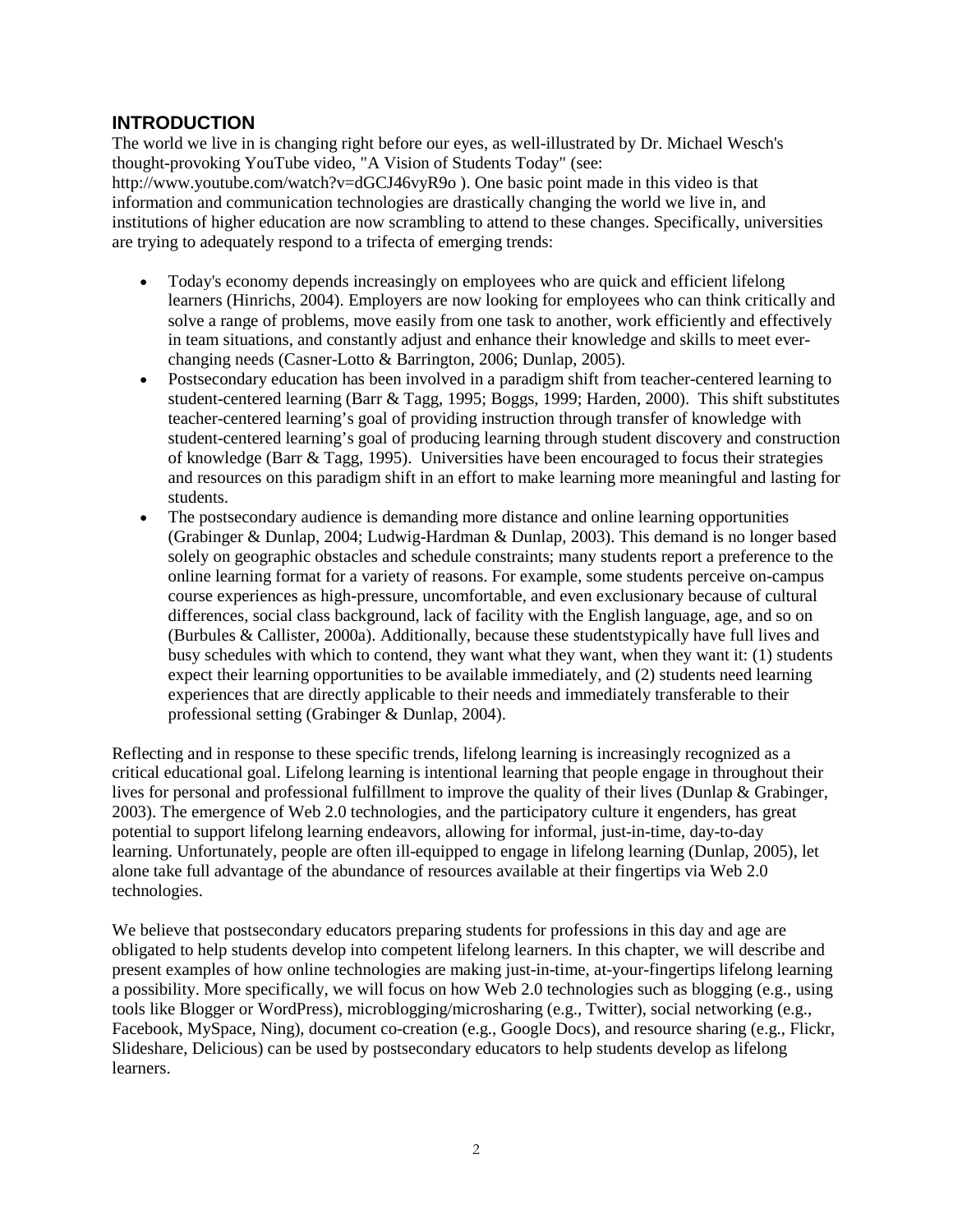# **CHARACTERISTICS OF LIFELONG LEARNERS**

Long before there was a Web 2.0, Alvin Toffler, author of *Future Shock* and *The Third Wave*, foresaw the importance of lifelong learning and broadening our conception of what makes a person literate. Toffler, by quoting Herbert Gerjuoy, argues that

"The new education must teach the individual how to classify and reclassify information, how to evaluate its veracity, how to change categories when necessary, how to move from the concrete to the abstract and back, how to look at problems from a new direction--how to teach himself. Tomorrow's illiterate will not be the man who can't read; he will be the man who has not learned how to learn." (1973, p. 414)

Toffler was basically suggesting, what many of us are coming to find out today, that the illiterate of the 21st century will be those who cannot learn, unlearn, and relearn—in other words, those who lack lifelong learning skills and dispositions.

Lifelong learners embody specific characteristics that empower them to learn, unlearn, and relearn. They are able to learn and adapt because they reflect on the quality of their understanding and seek to go beyond what they know (Dunlap, 2005). This requires a love of learning and willingness to engage in learning—in other words, a disposition toward lifelong learning. This disposition includes characteristics, such as risk taking (Brookfield, 1985/1991), intellectual curiosity (Dunlap & Grabinger, 2003), persistence (Grow, 1991), taking responsibility for decisions related to learning (Candy, 1991), and viewing learning as an ongoing process (Dunlap & Grabinger, 2003); it also includes a specific skill set: the capacity for self-directed learning supported by metacognitive awareness (Dunlap & Grabinger, 2003; Dunlap, 2005). Unfortunately, many students struggle with online learning because they do not possess the necessary self-directed learning and metacogntive-awareness skill set: self-discipline, the ability to work alone, time management, learning independently, the ability to develop a plan for completing work, and so on (Burak, 1993; Dunlap & Grabinger, 2003; Hancock, 1993; Ludwig-Hardman & Dunlap, 2003). Coincidently, this is the very skill set needed for lifelong learning.

## **Self-directed learning**

Self-directed learning is crucial for lifelong learning (Dunlap, 2005; Dunlap & Grabinger, 2003; McFarlane & Dunlap, 2001). According to Malcolm Knowles (1975), one of the first scholars to seriously focus on the concept of self-directed learning, self-directed learning is:

The process in which individuals take the initiative, with or without the help of others, in diagnosing their learning needs, formulating learning goals, identifying human and material resources for learning, choosing and implementing learning strategies, and evaluating learning outcomes. (p. 18)

Although often described as a hallmark of adulthood, a lot of people are not self-directed learners (Kerka, 1994). Yet, most guidelines and assessment tools that describe successful online learners list selfdirection as a primary quality of successful online students (Ludwig-Hardman & Dunlap, 2003); in fact, many universities provide criteria to potential students so they can self-assess if online education is for them, such as:

- University of Illinois's website asks, "Do you have self-discipline and motivation?" (http://www.online.uillinois.edu/students/well\_suited.asp)
- The Minnesota State Colleges and Universities System notes, "Online learning is often accelerated and requires that you are motivated and can work independently" (http://www.mnonline.org/started/rightforyou.html)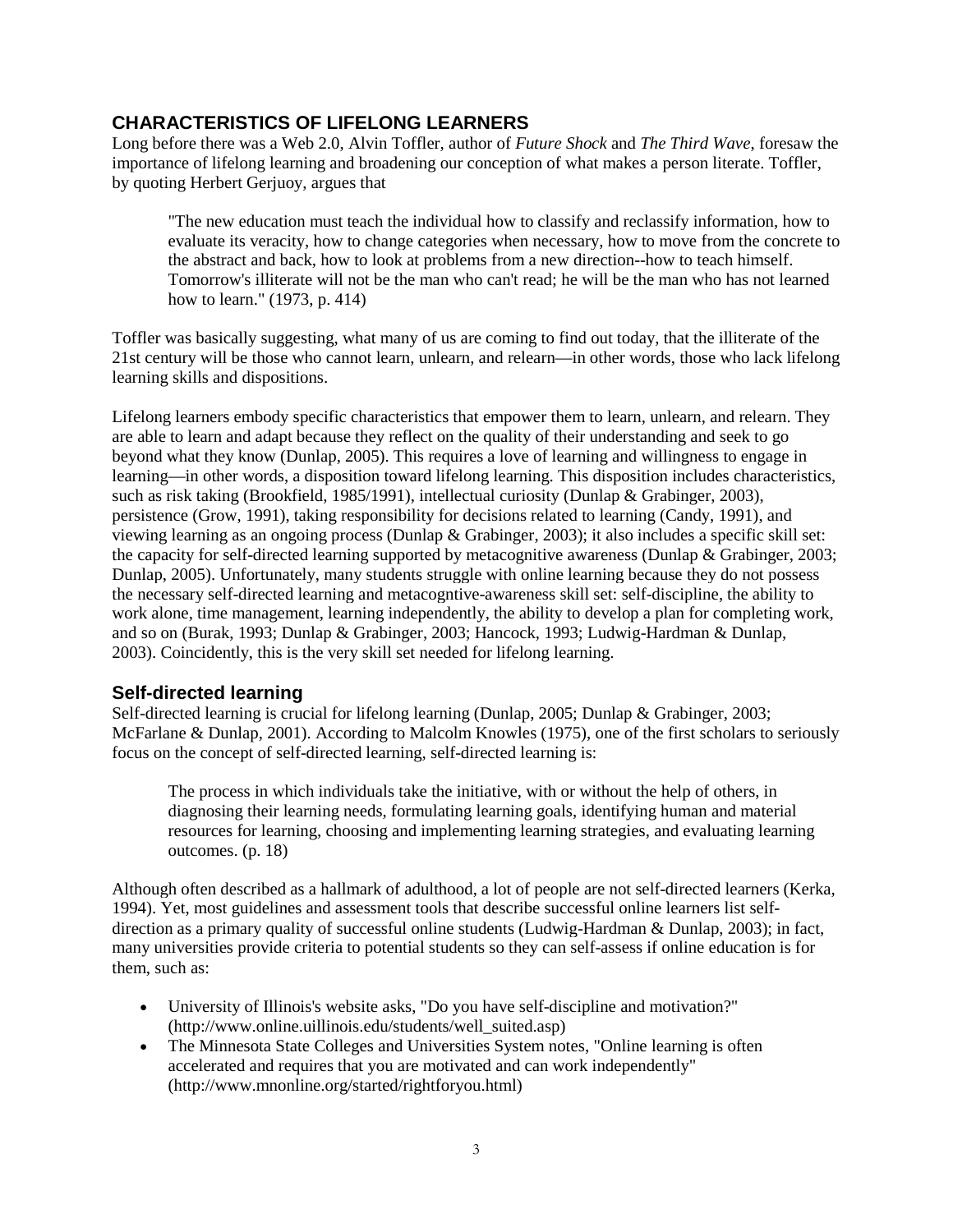- The College of Nursing at University of North Carolina Chapel Hill lists self-motivation, selfdirection, self-discipline, and initiative as the first four skills of successful online learners (http://nursing.unc.edu/current/rn-bsn/program/)
- Colorado State University shares, "If you are an independent learner, self-motivated, and interested in accelerating your course of study, online learning may be appropriate for you." (http://www.learn.colostate.edu/answers/faq/index.dot?tag=Online+Learning& tagCount=11)

As these assessment tools illustrate, there is a clear expectation in distance and online learning programs that require students to take on a high level of responsibility and initiative for their own learning (McLoughlin & Marshall, 2000). Therefore, to be successful online students, students need the skills required for effective online learning, and those skills need to be explicitly taught and supported in the online learning environment.

Self-directed learning focuses on how students internally and psychologically control their own learning (Candy, 1991; Hancock; 1993; Long, 1989; Overly, McQuigg, Silvermail, &Coppedge, 1980). Some ways that students accomplish this is through (Barrows, 1985; Burak, 1993; Hancock, 1993):

- Identifying and defining a problem or learning need;
- Establishing goals and objectives for addressing the problem or learning need;
- Developing action plans and timelines to guide learning activities;
- Identifying, finding, using, and critiquing resources for solving the problem or meeting the learning requirement;
- Capturing and applying information from resources to the problem or learning need; and
- Critiquing information, skills, and processes used to solve problems or meet learning requirements.

A common misconception though about self-directed learning is that it happens alone; self-directed learning, however, does not mean learning in isolation (Brookfield, 1985/1991). Self-directed learners in addition to using direct instruction, print materials, and technology-delivered materials—take advantage of a variety of human-oriented resources including peers and colleagues, teams, informal and formal social networks, and communities of practice (Kerka, 1994). However, self-directed learning is not enough: to truly be able to learn, unlearn, and relearn, students must be metacognitively aware (Dunlap, 2005; Dunlap & Grabinger, 2003).

## **Metacogntive awareness**

Students must possess metacognitive awareness if they wish to become effective lifelong learners who are able to learn, unlearn, and relearn in the 21st century (Dunlap, 2005; Dunlap & Grabinger, 2003). Metacognition is essentially the learner's knowledge and regulation of cognitive process. More specifically, metacognition, according to Biggs and Moore (1993), is the "awareness of one's own cognitive process rather than the content of those processes together with the use of that self-awareness in controlling and improving cognitive processes" (p. 527).

Metacognitive awareness is important for a number of reasons. Learners who are metacognitively aware perform the following activities (Brockett & Hiemstra, 1985; Brookfield, 1985/1991; Glaser, 1984; Ridley, Schultz, Glanz, & Weinstein, 1992; Von Wright, 1992):

- Take conscious control of learning:
- Plan and select learning strategies;
- Monitor and evaluate effectiveness of learning strategies through self-assessment and review;
- Adjust learning behaviors, processes, and strategies; and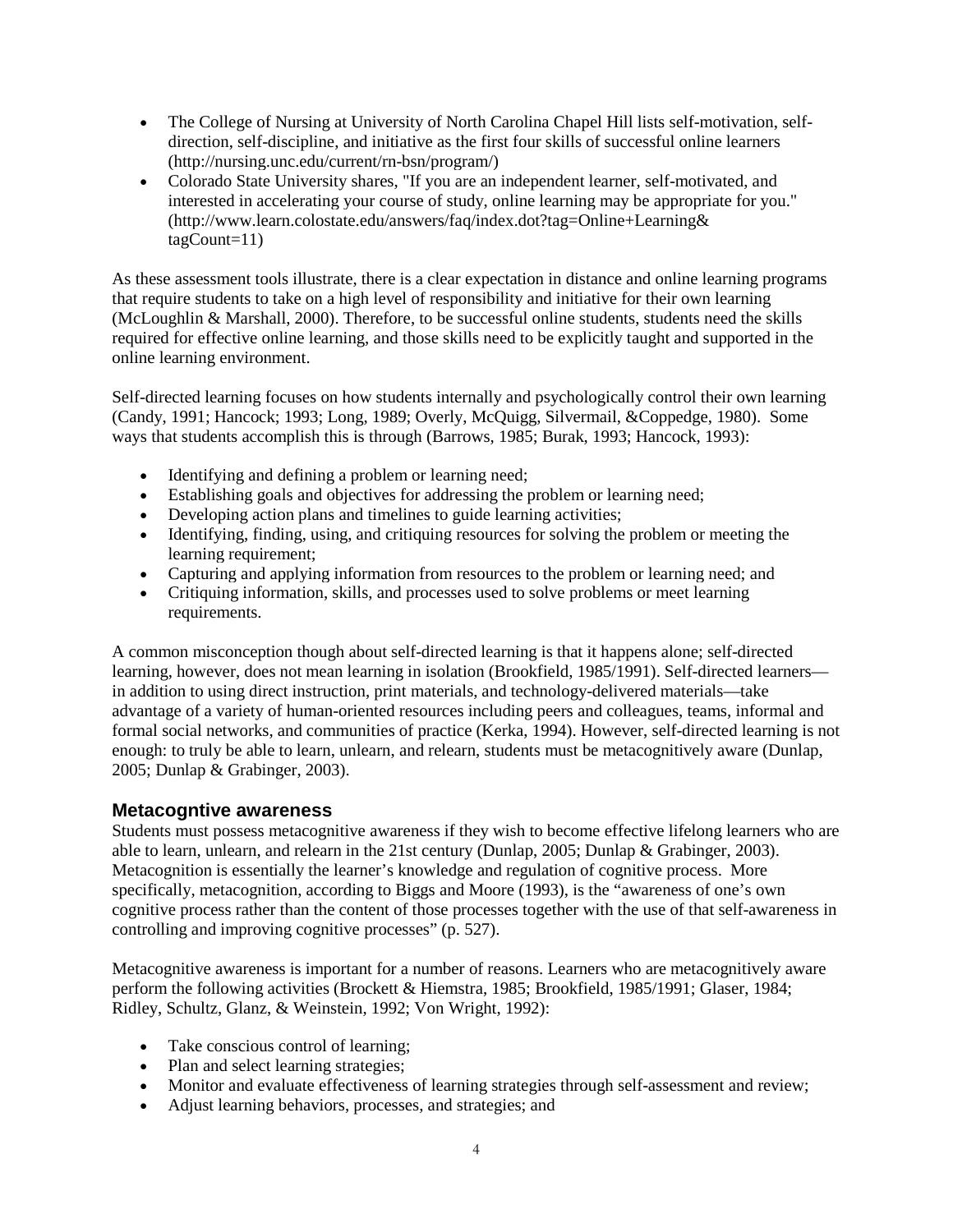• Reflect on learning.

People with well-developed metacognitive skills engage in effective problem solving and reasoning activities (Bereiter & Scardamalia, 1985; Bransford et al., 1986; Chi, Feltovich, & Glaser, 1981). On the other hand, people with poorly developed metacognitive skills have difficulty recognizing when they have failed to adequately meet learning goals or complete tasks (Bransford, Sherwood, Vye, &Rieser, 1986). Therefore, the capacity for self-directed learning supported by metacognitive awareness is key to effective lifelong learning. This is especially true today, given frequently changing professional needs and demands and the explosion of information and technologies; one cannot effectively use Web 2.0 technologies, let alone engage in lifelong learning, without the capacity for self-directed learning supported by metacognitive awareness.

# **STRATEGIES FOR USING WEB 2.0 TECHNOLOGIES FOR LIFELONG LEARNING**

In order to prepare students for lifelong learning, educators must provide students with educational opportunities to develop their capacity for self-direction, metacognitive awareness, and an overall disposition toward lifelong learning (Dunlap, 2005). To determine what teaching strategies help students develop as lifelong learners, Dunlap and Grabinger (2003) investigated well-established instructional approaches, such as problem-based learning, that appear—based on foundational theory and empirical research—to enhance students' lifelong learning skills and dispositions. They concluded that educators can support students' lifelong-learning development by attending to five specific instructional objectives when designing courses and other educational opportunities:

- Develop student autonomy, responsibility, and intentionality;
- Encourage reflection;
- Enculturate into a community of practice;
- Encourage discourse and collaboration; and
- Provide intrinsically motivating learning activities.

While there are many ways that educators can attend to each of these instructional objectives, a number of new online Web 2.0 technologies—many of which students are already using (Greenhow, Robelia, & Hughes, 2009; Lenhart, Madden, Macgill, & Smith, 2007; Madden & Fox, 2006)—can be used to attend to these specific instructional features in new and creative ways and as a result help to develop lifelong learning skills (i.e., self-directed learning and metacognitive awareness skills) in students.

The term Web 2.0 was originally coined by DiNucci (1999) and later popularized by Dougherty and O'Reilly (see O'Reilly, 2005a, 2005b) to describe how the Web is changing from a read-only web to a read-and-write web that facilitates participatory, collaborative, and distributed practices (Antonelli, 2009; Downes, 2005; Greenhow, Robelia, & Hughes, 2009). Therefore, Web 2.0 is more than just new technology; according to Greenhow et al., Web 2.0 "is both a platform on which innovative technologies have been build and a space where users are as important as the content they upload and share with others" (p. 347). These technologies coupled with the participatory and distributed practices they engender are changing the way people learn (Greenhow et al.) and some even argue are challenging universities to rethink how they do business (Barnes & Tynan, 2007). We have found that Web 2.0 technologies help make just-in-time, at-your-fingertips lifelong learning possible in ways that typical learning management systems (LMS)—with their highly bounded, asynchronous, threaded, and removedfrom-professional-context structure—cannot. As a result, we are continually exploring ways that we can integrate these online technologies into our courses. In the following paragraphs, we describe how a few of these Web 2.0 technologies—namely, blogs, social networks, online document creation, and resource sharing—can be used to help students develop lifelong learning skills and dispositions by attending to the specific instructional objectives presented above.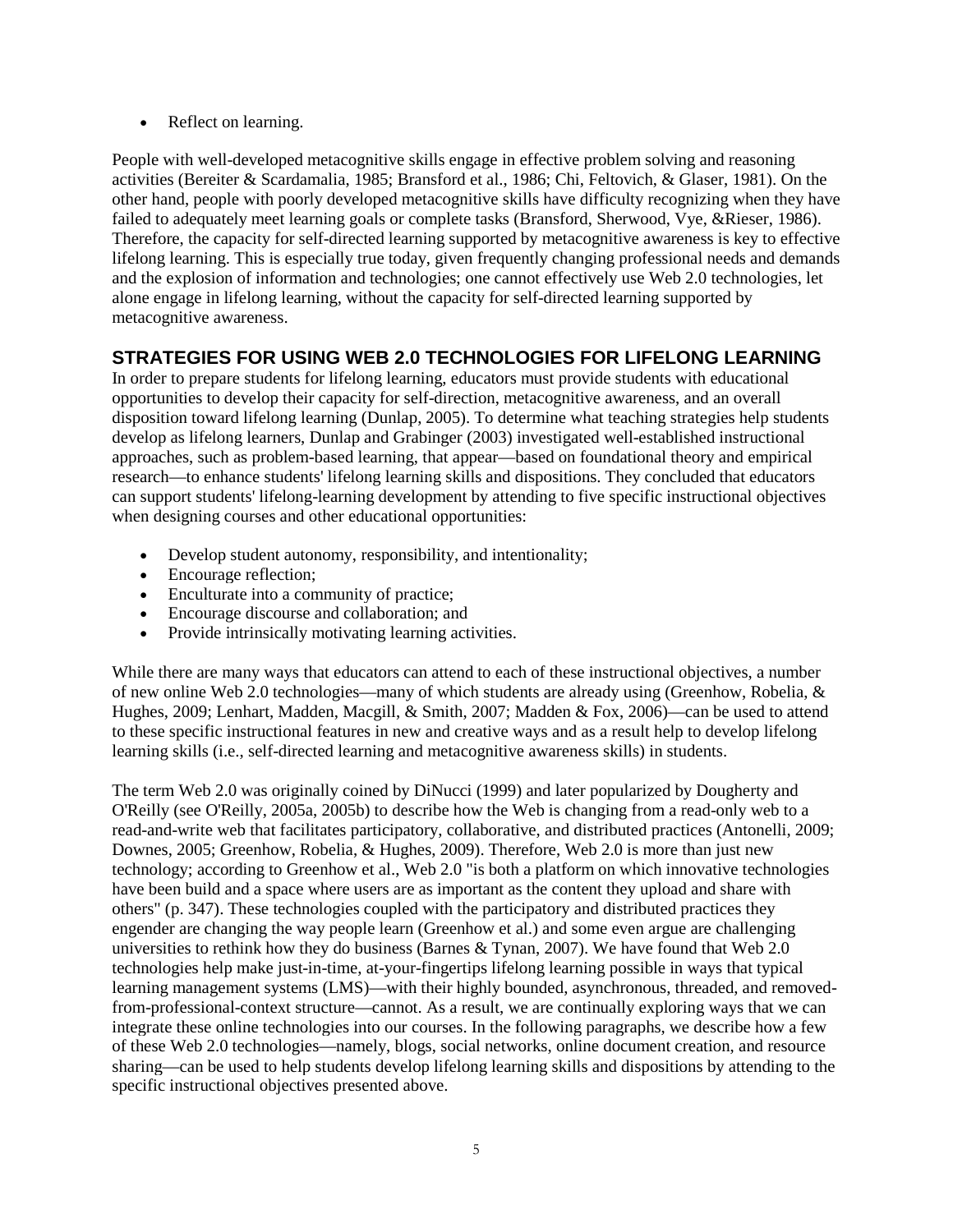## **Blogging to encourage student intentionality and reflection**

As educators, we need to strive to help students become intentional and reflective learners if they are to engage in lifelong learning. Intentional students are self-directed and possess metacognitive awareness. Purposeful, effortful, and active (Palincsar & Klenk, 1992), these students are autonomous, responsible learners who focus on understanding and performance rather than the accumulation of decontextualized facts (Bereiter & Scardamalia, 1989). We can promote the development of autonomy and responsibility by encouraging students to (Dunlap & Grabinger, 2003):

- Assess what they know and do not know about a topic;
- Set specific goals and objectives for their learning;
- Ask both knowledge and wonderment questions to focus learning on goals and objectives;
- Create plans for achieving their goals and objectives;
- Set a time line for achieving their learning goals; and
- Identify resources that they may use while studying.

Related, reflective students have the ability to think about themselves as intentional subjects of personal actions, and consider the consequences and efficacy of those actions (Von Wright, 1992). Students need to have opportunities to examine their method and options in order to develop the skills needed for lifelong learning. Blakely and Spence (1990) describe several basic reflective strategies for developing metacognitive awareness and self-directed learning skills:

- Ask students to consciously identify what they "know" as opposed to "what they don't know";
- Use journals or logs to help students reflect upon their learning processes;
- Engage students in guided self-evaluation through individual conferences and checklists to help them focus on their thinking processes;
- Utilize collaborative activities to enable students to test and challenge each other's knowledge; and
- Involve students in think-alouds, role-plays, and structured walkthrough activities that encourage them to describe their thinking, learning, decision-making, and processes.

One Web 2.0 technology that can be used to support the development of student intentionality and reflection is blogging. Blogs are web-based journals in the form of frequent, chronological publications of thoughts and ideas, typically within a specific theme or area of interest; they can be set up as public or private and can enable commenting. The most popular blogging applications are WordPress and Blogger. It has been estimated that in early 2008, there were over 110 million blogs (Richardson, 2008).

Over the past couple of years, blogs have received positive attention from educators (e.g., Downes, 2004; Dunlap, 2008; Richardson, 2008; Warlick, 2007) for their ability to promote literacy, collaboration, and participation. At the same time, though, others like Keen (2008) have criticized blogs and the new readand-write web for encouraging a "Cult of Amateurs." Keen, while a bit extreme, seems to suggest that blogs are,

collecting corrupting and confusing popular opinion about everything from politics, to commerce, to arts and culture. Blogs have become so dizzyingly infinite that they've undermined our sense of what is true and what is false, what is real and what is imaginary. These days, kids can't tell the difference between credible news by objective professional journalists and what they read on joeshmoe.blogspot.com. For these Generation Y utopians, every posting is just another persona's version of the truth; every fiction is just another person's version of the facts. (p. 3)

Thus, while some see the value in creating a "society of authorship" (as cited in Richardson, 2008), others like Keen are quick to point out potential pitfalls of flattening our world and enabling any "amateur" the ability to read/write and publish what he or she thinks. Similarly, Bauerlein (2008) argues that "for most young users, it is clear, the Web hasn't made them better writers and readers, sharper interpreters and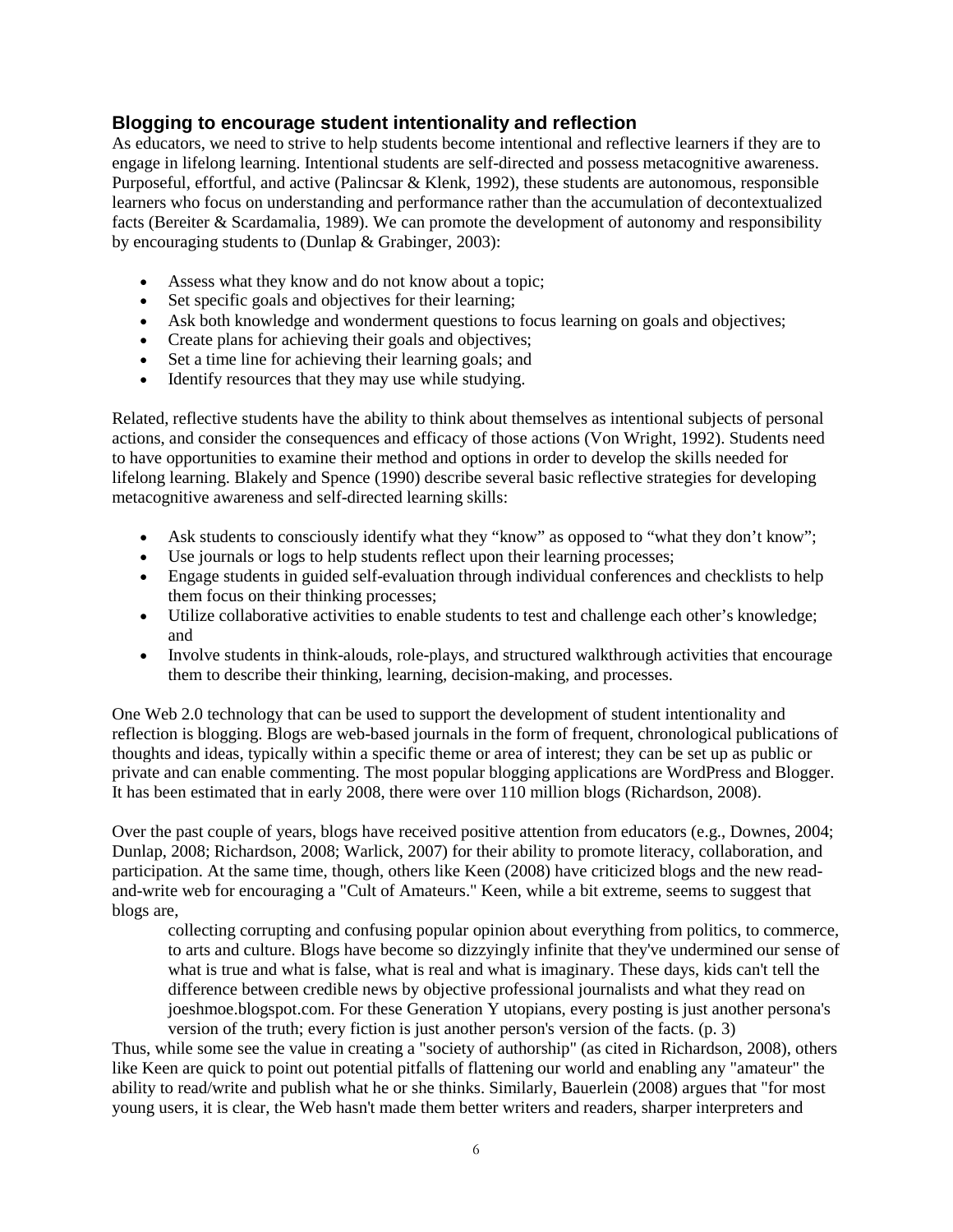more discerning critics, more knowledgeable citizens and tasteful consumers" (p. 110).

However, we, like a growing number of educators, see the potential educational value of blogs and blogging, specifically as it relates to encouraging students to be intentional and reflective learners. In our experience, in order to create and maintain a blog, students need to identify and define a focus for their blog; establish goals and objectives for how and when they will contribute to their blog; identify, find, use, and critique content and ideas to include in their blog; appropriately share content and ideas to an audience via their blog; and critique the effectiveness of their blog posts to meet their goals and objectives for their blog and the needs of their audience (Dunlap, 2008; Dunlap & Stevens, 2009). These activities are directly related to self-directed learning and metacognitive skills, serving to help students develop those skills for lifelong learning (Dunlap, 2005; Dunlap & Grabinger, 2003).

In addition, having students maintain their own blogs is an effective way of engaging them in intentional, reflective practice, accomplishing several objectives related to students' development as lifelong learners:

- It requires students to articulate their ideas and perspectives, encouraging them to be brave and bold about their contributions to the greater discourse.
- It engages students in reflection on the domain, requiring them to critically analyze ideas, perspectives, theories, research, and designs. It makes their thinking visible, and this public context encourages a unique caliber of thoughtfulness that does not typically happen in private journals.
- It reminds students that they are contributing members of a professional community, using their blogs as (1) vehicles for idea dissemination, (2) avenues for garnering feedback from peers and colleagues, and (3) opportunities for collaboration with peers and colleagues. It helps them establish themselves as knowledgeable practitioners, and develop positive professional reputations.
- It helps students express themselves in professional and articulate ways. It also requires them to make time for writing, organize their writing, and develop a habit of writing.
- It helps students develop the skills and dispositions needed to use technology in support of selfexpression, inquiry, knowledge construction, and collaboration; and, of course, use these technologies to support lifelong learning endeavors.

In our graduate program, students use blogs as academic and professional portfolios. Via their blogs, our students present their work (e.g., presentations, instructional materials, podcasts, videos, design documents, and research reports); write opinion pieces and summaries of readings; build repositories of design ideas and resources; and archive coursework and course materials. Their blogs are public, and therefore are accessed by the local community (e.g., faculty, students, and alumni of the program) and the professional community of practice. The activity of public sharing and professional contribution that occurs with their blogging involves students in reflective activities—such as goal setting, identifying valuable learning resources, self-evaluation, and collaboration—that support the development of their self-directed learning skills and metacognitive awareness for lifelong learning (Dunlap, 2005; Dunlap & Grabinger, 2003).

Blogging is one way to promote lifelong learning through the development of self-directed learning skills and metacognitive awareness. Microsharing and social networking are other legitimate—and arguably often overlooked—strategies that can support the development of students' lifelong learning skills and dispositions.

## **Enculturating students with microsharing and social networking**

Learning—and, therefore, lifelong learning—is a social process that is situated in a context (Brown, Collins, &Duguid, 1989; Lave & Wenger, 1991). When learning activities are contextually situated,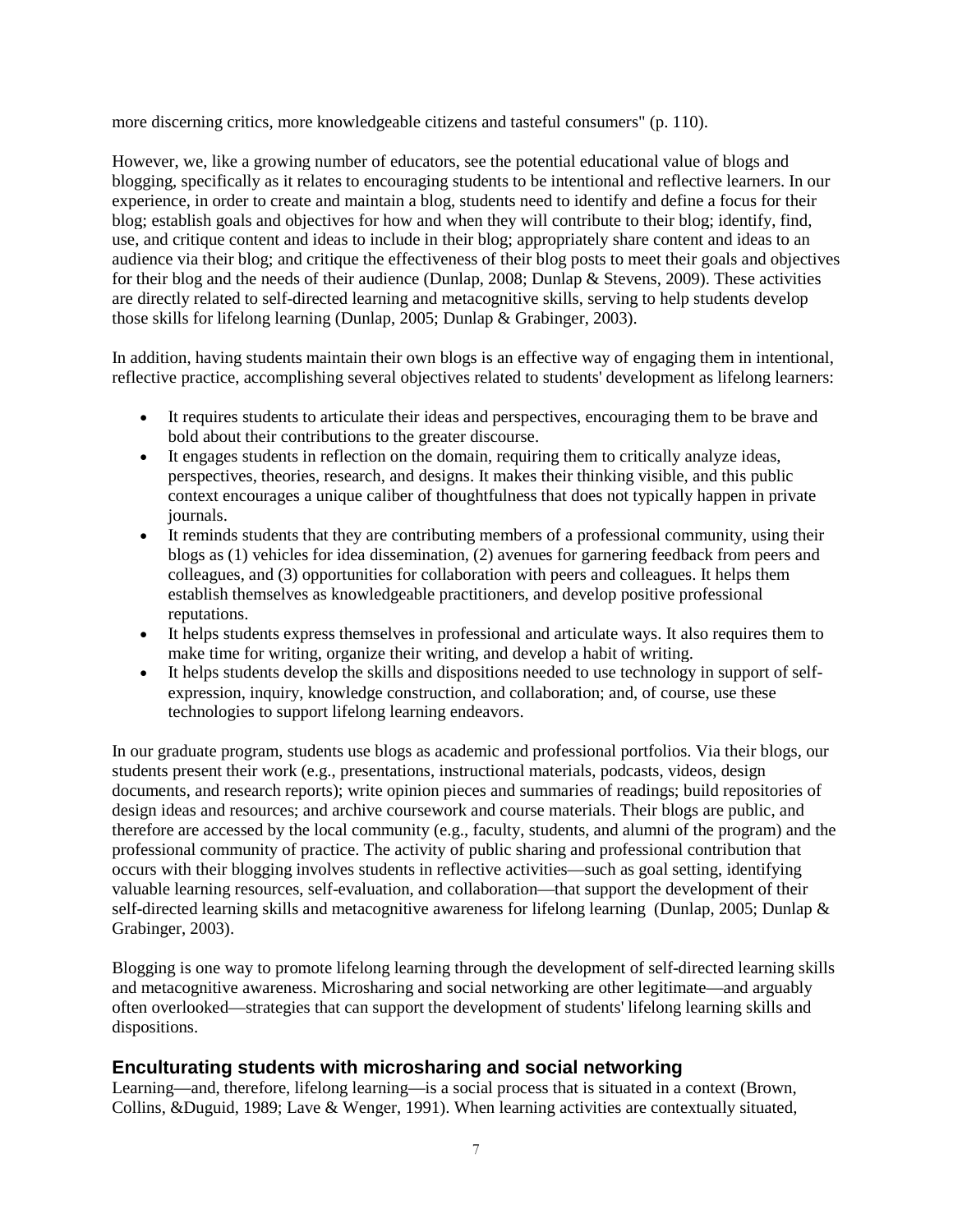students participate in the authentic culture of the discipline they are studying—using the physical and mental tools of the discipline. In order for students to use the "physical and mental tools of the discipline" they must develop their self-directed learning skills and metacognitive awareness. Brown, Collins, and Duguid (1989) explain that "to learn to use tools as practitioners use them, a student, like an apprentice, must enter that community and its culture. Thus, in a significant way, learning is…a process of enculturation" (p. 3). The process of enculturation—and becoming effective self-directed, metacognitively-aware learners that can grow and thrive in, and contribute to, the discipline—becomes especially important in postsecondary programs. For postsecondary programs that aim to prepare students to work in a specific discipline—and the culture that the discipline is situated in—students need to learn not only "about" a field of study but also how "to be" a full participant in a particular field (Brown & Adler, 2008). Educators can reinforce and encourage enculturation—participation in a legitimate community of practice as self-directed, metacognitively-aware learners—through:

- Practice with cultural exemplars including solving authentic problems, putting knowledge they acquire to use, and transferring knowledge and skills to new problems (Dunlap, 2006, 2008; Dunlap & Grabinger, 1996; Tishman, Jay, & Perkins, 1993);
- Cultural interactions where students assume the roles of members of a community of practice in solving the problem and engaging in the culture's thinking and processes (Brown, Collins, & Duguid, 1989; Dunlap, 2006; Lave & Wenger, 1991; Stepien & Gallagher, 1993); and
- Direct instruction in cultural knowledge and activities where students engage in leading, recording, discussing, facilitating, making decisions, collaborating, confronting misconceptions and ineffective strategies, making presentations, and evaluating the learning activity (Brown, Collins, & Duguid, 1989).

The National Research Council's prominent study on "How People Learn" (Bransford, Brown, & Cocking, 2000) calls for students to be connected to outside practitioners and professional communities of practice in ways that allow for feedback, reflection, and revision opportunities—in other words, it recommends that educators find opportunities to enculturate students into professional communities of practice. The Web is a great source for opportunities to develop students' self-directed learning skills and metacognitive awareness within a discipline while connecting them with communities of practice (Dunlap & Lowenthal, 2009b). Two categories of Web 2.0 technologies that are particularly useful when it comes to enculturating students into a community of practice and, therefore, developing self-directed learning skills and metacognitive awareness for lifelong learning are microsharing tools such as Twitter and social networking tools such as Facebook, MySpace, and Ning.

## **Twitter**

Twitter (http://www.twitter.com) is a multiplatform Web 2.0, part social networking – part microblogging tool, freely accessibly on the Web (Stevens, 2008) with an estimated 18 million users (Ostrow, 2009). Twitter's website describes Twitters as, "a service for friends, family, and co–workers to communicate and stay connected through the exchange of quick, frequent messages." In 140 characters or less, people who participate in the Twitter community share ideas and resources, ask and answer questions, and collaborate on problems of practice; in a recent study, researchers found that the main communication intentions of people participating in Twitter could be categorized as daily chatter, conversations, sharing resources/URLs, and reporting news (Java et al., 2007).

Twitter community members post their contributions to Twitter via the Twitter website, mobile phone, email, and/or a Twitter client like Twirl—making it a powerful, convenient, community-controlled microsharing environment (Drapeau, 2009). Depending on whom you choose to follow (i.e., communicate with) and who chooses to follow you, Twitter can be effectively used for professional and social networking (Drapeau, 2009; Thompson, 2007) because it can connect people with like interests (Lucky, 2009). This becomes especially important for students because by following other professionals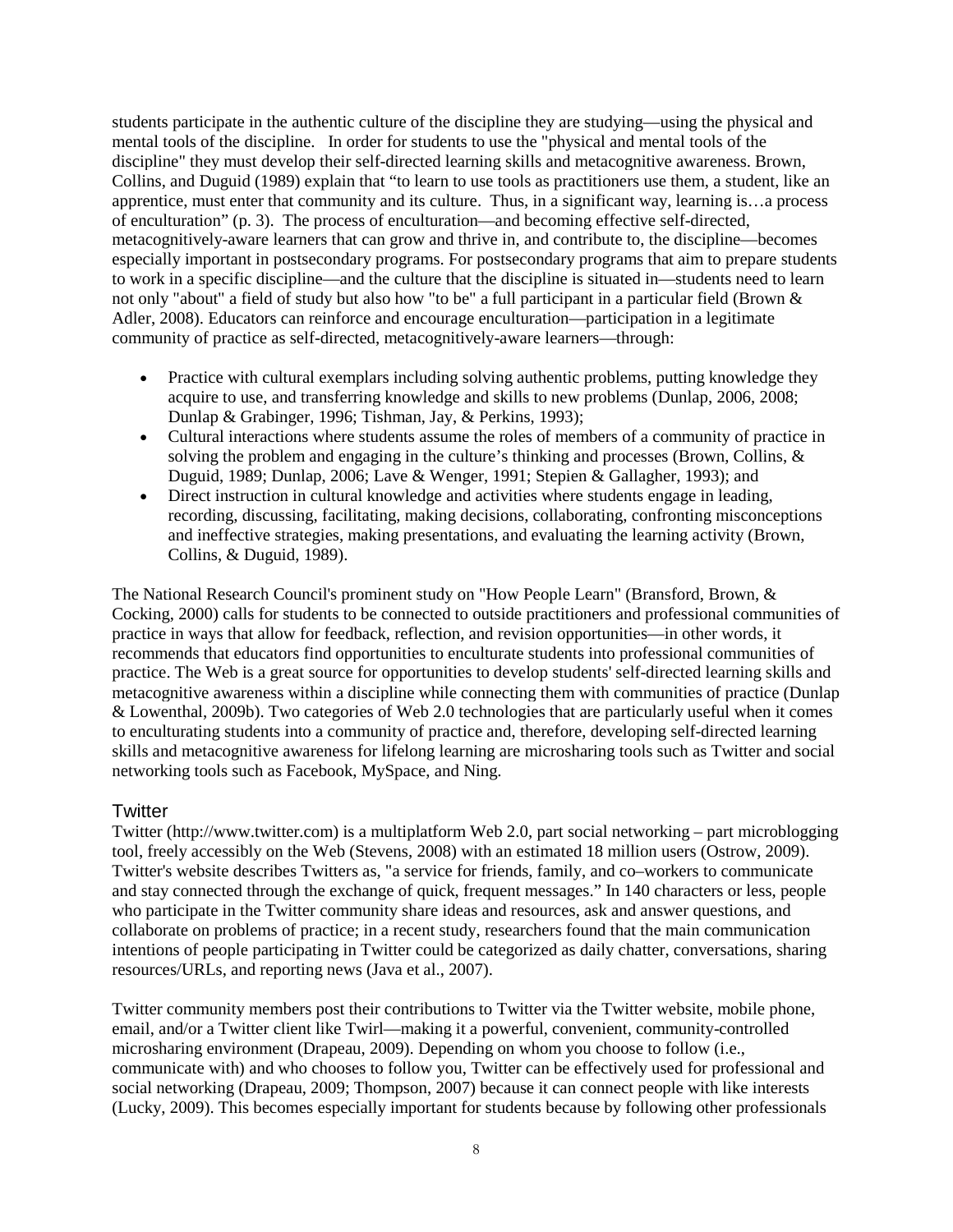in their field on Twitter, they can begin to see how professionals in their field interact (Dunlap  $\&$ Lowenthal, 2009a, 2009b) and, therefore, slowly become enculturated in the professional community they are entering. Besides the networking potential, students can also receive immediate feedback to their questions and ideas from practicing professionals on Twitter (Dunlap & Lowenthal, 2009a, 2009b), which serves to enhance their learning and their enculturation into their professional community of practice.

In our university courses, we invite students to participate in Twitter with us. Our initial reason for adopting Twitter as an instructional tool was because we wanted to have an informal, just-in-time way for our online students to connect with each other and with us throughout the day. We have an overarching interest in enhancing social presence in online learning experiences (Dunlap & Lowenthal, 2009b, in press; Lowenthal & Dunlap, 2010; Lowenthal, 2009; Lowenthal & Parscal, 2008), and have found that we cannot accomplish all we want to accomplish in terms of social presence within the structure of a learning management system (LMS).

What has consistently been lacking when we rely on the LMS only is the informal, playful banter and chit-chat that we have with students in our on-campus courses. This banter helps students connect with us and experience our personalities. Also, it helps them connect with each other and us in a more natural, immediate way; when relying on an LMS for all student communication, the delay involved in logging in, accessing the correct course, locating the appropriate forum, posting a comment or question, and then continuing to monitor the forum while waiting for a response leads to a formal, less-than-immediate exchange of information. We determined to use Twitter, therefore, because it had the potential to promote the informal interaction we desired. However, what we quickly discovered is that Twitter was also able to engage students in a professional community of practice—connecting them to practitioners, experts, and colleagues—that served to enculturate them into the community (Dunlap & Lowenthal, 2009b). For example, our students experienced these types of interactions in the Twitter community:

- A student has a question about the chapter on multimodal learning. She immediately tweets her question to the Twitter community, and gets three responses within ten minutes—two responses from classmates, and one from her professor. This leads to several subsequent posts, including comments from two practicing professionals.
- A student working on an assignment is wondering about embedding music into a presentation. He tweets a question and gets a response from his professor and a practicing professional. Both point the student to different resources that explain how to embed music and provide examples to deconstruct. Within a half hour, the student has embedded music in his presentation.
- A student finds a great video about storyboarding on YouTube and posts the URL to Twitter. Her find is retweeted three times because others also think the video is great and worth sharing.
- A student tweets that he just posted a new entry to his blog on how vision trumps all other senses during instruction and provides the URL. His classmates, as well as other practicing professionals, read his blog post. He receives three tweets thanking him for sharing his ideas.
- As part of a research project on legacy systems, a student poses a question to the Twitter community regarding the prevalent need for COBOL programmers. She receives responses from several IT professionals, some with links to helpful resources and contacts that can help her with research.

As illustrated by the examples above, students' participation in Twitter allowed them to practice with cultural exemplars, assume the roles of practicing members of the community of practice, and engage in direct instruction of cultural knowledge and activities—the very activities needed to develop lifelong learning skills and dispositions (Dunlap & Grabinger, 2003).

## Facebook / MySpace / Ning

As popular as Twitter is, social networking sites like Facebook (http://www.facebook.com/), MySpace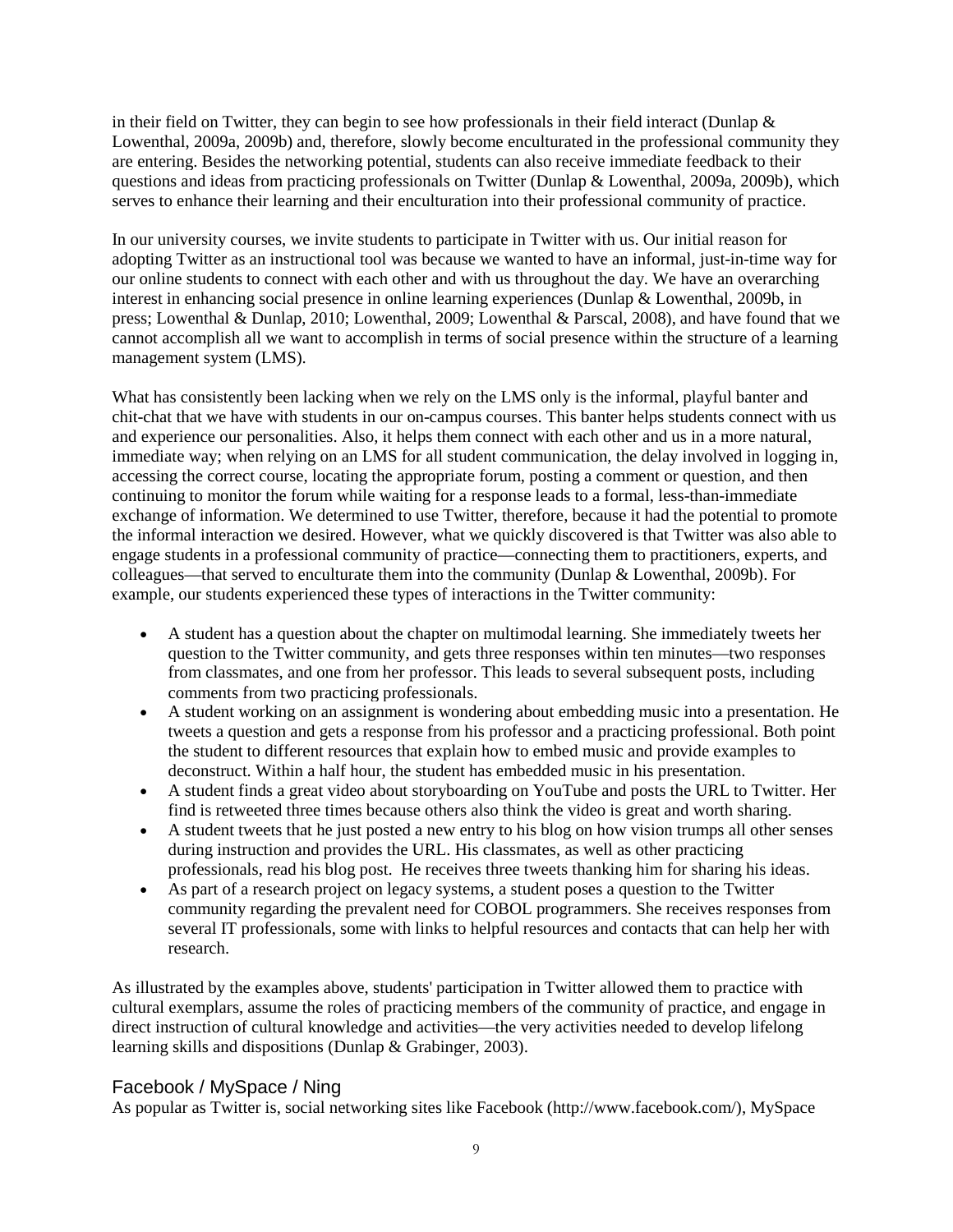(http://www.myspace.com/), and Ning (http://www.ning.com/) have many more users and more visits to their sites each month (Goldman, 2009). For example, Facebook alone has an estimated 300 million users (Facebook, n.d.). These larger networks arguably have even more potential for lifelong learning than smaller networks like Twitter. Educators, though, need to recognize the differences between these sites and the different ways that students might use these sites to learn, unlearn, and relearn (see Boyd 2009a, 2009b for an interesting discussion of the differences between MySpace and Facebook).

Social media researchers have differentiated between *friendship-driven* and *interest-driven* types of participation in social media and social networking sites (Ito et al., 2010). While social networking tools like Twitter and Facebook attract both types of participation, we have found in our experience that Twitter attracts more interest-driven participation than Facebook—which began and, to some degree, continues to be used predominantly for friendship-driven types of participation. We see this changing though. Social networking sites like Facebook want to continue to attract and support both types of participation. Evidence of this can be seen from Facebook's evolution from a site that only college students joined, to their introduction of news feeds (see: Boyd, 2008), to their recent introduction of unique URLs (Price, 2009), and soon to be public status updates—a la Twitter (Smith, 2009). Additionally, Ning has emerged as a more professionally-oriented social networking forum that allows various levels of moderation and monitoring to support both open and bounded learning communities, and is being adopted by educators as a "space for students to ask questions about common issues, vendor choices, favorite books, and instructional practices within a trusted, monitored community of peers and...faculty" (Summers, 2009, p.50).

Even though online social networking tools like Facebook, MySpace, and Ning began as ways for friends to connect, they have morphed into spaces where students can easily connect with practicing professionals, in much the same was as Twitter. In fact, a growing number of people use 3rd party mashup tools to post their Twitter updates automatically to their Facebook account and vice versa. One appealing aspect of sites like Facebook in particular—due in a large part to its overall popularity and millions of users (Wauters, 2009)—is that a growing number of organizations and professional associations have a presence on Facebook, MySpace, or Ning, and sometimes on all three. For example, in our [authors] domain, the Association for Educational Communications and Technology (314 members), the International Society for Technology in Education (3,419 members), the International Society for Performance Improvement (575 members), Sloan-C (888 members), and the American Society for Training and Development (1,913 members) all have a presence now on Facebook. Also, online social networks, like Facebook in particular, enable people to self-identify their profession and interest; again, in our domain, there is a Facebook group called "Instructional Designers" that has 969 members.

Although younger users were historically attracted to these sites, Facebook has seen a 276% growth in users 35-54 years of age (Corbett, 2009), with the other social networking sites reporting similar growth and demographic shifts. With the expansion of the social networking audience to include professional communities of practice, these social networking tools are increasingly becoming forums for professional networking, sharing, collaboration, and lifelong learning and, therefore, offer great potential for student enculturation into the reflective and lifelong learning practices of professionals.

While participating in online social networks like Twitter and Facebook, students can develop and practice self-directed learning and metacognitive awareness skills such as making claims, collecting evidence in support of their claims, and evaluating and responding to counterarguments from others in the network. If educators encourage the use of social networking tools for this type of knowledge-building activity, there is great potential for students to reflect on specific aspects of their learning and thinking processes, and consider the impact of opinion, bias, controversy, debate, and negotiation on their thinking and learning (Glaser, 1991)—again, all skills needed to be effective lifelong learners. Additionally,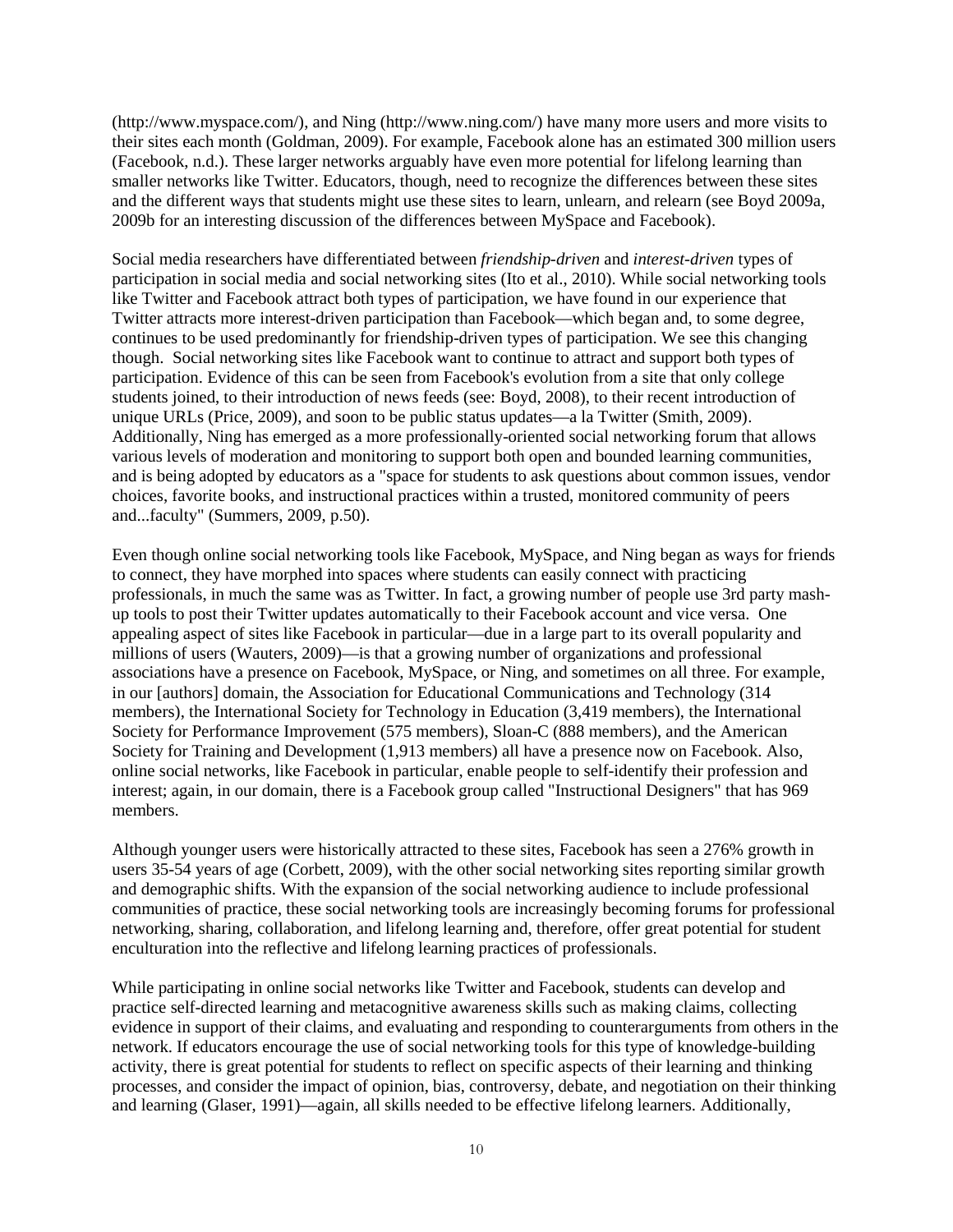participating in social networks can help students learn how to ask questions based on personal knowledge deficits and formulate learning goals to address those deficits. If students can learn to ask questions to guide their knowledge building, and are encouraged to do so—thus assuming more control and ownership over their learning activities (Scardamalia & Bereiter, 1991)—students are more likely to take on ownership over learning activities, find personal relevance during learning activities, and cultivate a lifelong-learning disposition (Dunlap & Grabinger, 2003). These skills will also help students to be wiser consumers of online information, and—in general—more effective users of Web 2.0 technologies to support their lifelong learning.

## **Supporting dialogue and collaboration with document co-creation and resource sharing tools**

Another key strategy to use when providing students opportunities to develop an overall disposition toward lifelong learning is to encourage dialogue and collaboration. Through dialogue and collaborative work, students experience and develop an appreciation for multiple perspectives; refine their knowledge through argumentation, structured controversy, and the sharing of ideas and perspectives; learn to use colleagues as resources; and are more willing to take on the risk required to tackle complex, ill-structured problems (Dunlap & Grabinger, 2003). Collaboration elevates thinking, learning, and problem solving to an observable status (Glaser, 1991; Von Wright, 1992), which then enables learners to receive feedback and to reflect on their learning, and cognitive and metacognitive processes; collaboration, therefore, helps students develop their metacognitive awareness so they can better engage in self-directed learning and, ultimately, lifelong learning. Educators can enable and promote dialogue and collaboration through:

- Problem analysis, formulating hypotheses, and brainstorming solutions;
- Debate and argumentation to test and challenge each other's knowledge and learning;
- Students teaching each other;
- Negotiation of meaning;
- Small group problem solving and projects; and
- Peer evaluation and review.

Luckily, there are a number of Web 2.0 technologies that educators can use to support this sort of dialogue and collaboration, such as document co-creation tools (e.g., Google Docs) and resource sharing tools (e.g., Flickr, Slideshare, Delicious).

#### Document co-creation

Many of us have to collaborate and co-create products day-to-day in our jobs, often with people in different geographic locations. Collaboration and co-creation is no longer an option but more of an imperative in the world we live in today. Unfortunately, we often assume that students know how to collaborate and co-create, activities that require self-directed learning skills and metacognitive awareness; but in our experience many do not. In the past, to collaborate and co-create, we might begin with a meeting or two to discuss the project and brainstorm and then once we began to co-create, we would send different versions of a Microsoft Word document back and forth to our colleagues using track changes or the commenting tool. This should sound familiar. In fact, many people still work this way. However, this is often not the most effective or efficient way to collaborate and co-create—especially when more than two people are working on a project at the same time.

When it comes to co-creating documents in a different way, wikis, and the most popular wiki— Wikipedia, typically come to mind. According to Wikipedia (n.d.), "a wiki is a website that uses wiki software, allowing the easy creation and editing of any number of interlinked Web pages, using a simplified markup language or a WYSIWYG text editor, within the browser" (para 1). Wikis have grown in popularity (e.g, Wikipedia has nearly 11 million users (Wikipedia, n.d.)) because they can enable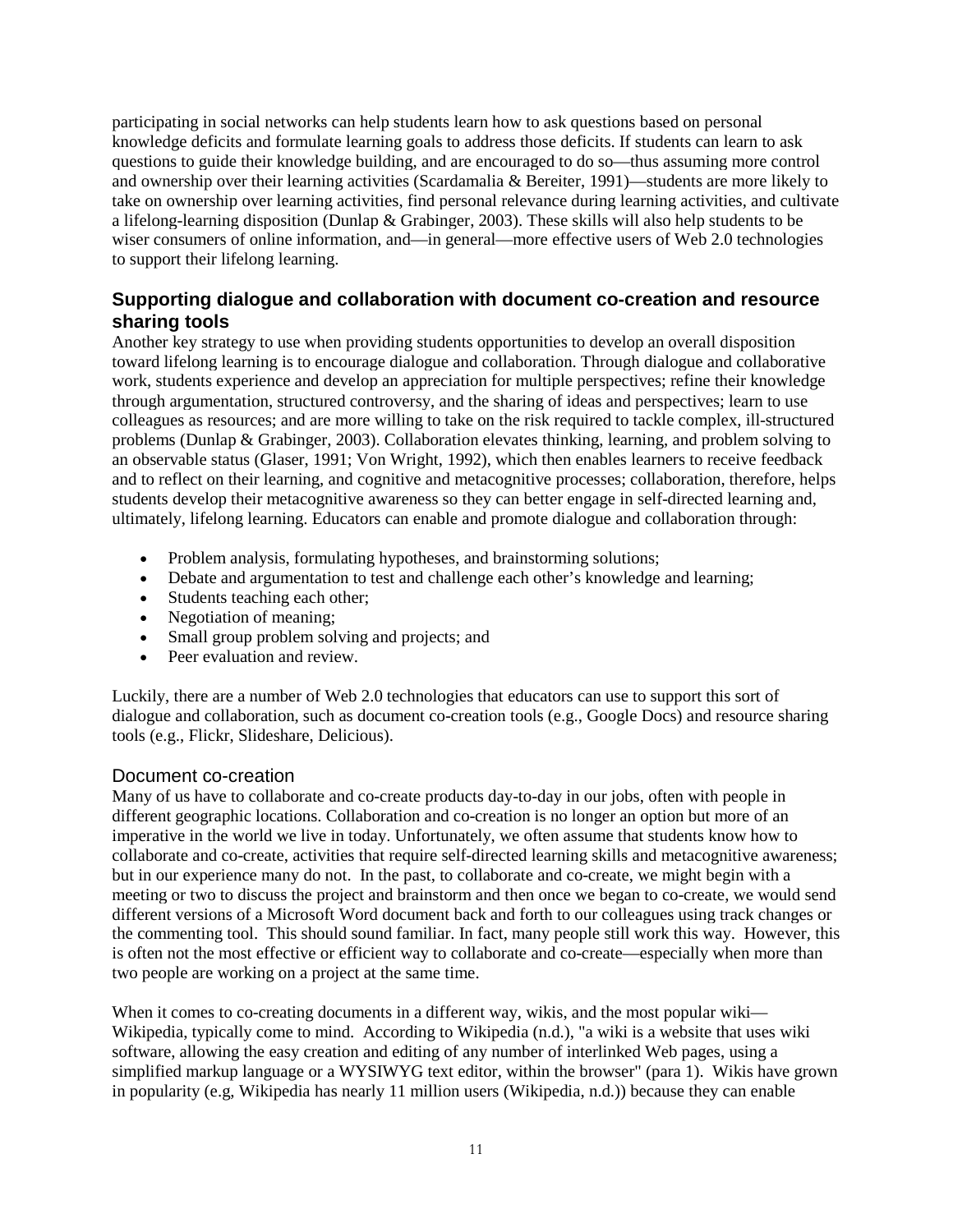anyone who sets up an account to co-create and add and delete to the document. Further, they typically have the functionality to enable contributors the ability to discuss and co-create as well as to track revisions. Today there are actually over 100 different types of wiki software/solutions to choose from (see: [http://www.wikimatrix.org/\)](http://www.wikimatrix.org/). And while the popularity of wikis grow and organizations continue to use them for everything from techical support and project management (Majchrzak, Wagner, & Yates, 2006) to internal documentation (Angeles, 2004; Wallace, 2008), newer document co-creation tools like Google Docs provide learners with much more flexibility, control, and options to create and co-create documents. In fact, this very chapter was co-created using Google Docs.

Google Docs (see: http://docs.google.com) and other similar tools (e.g., Adobe Buzzword http://buzzword.acrobat.com and Zoho - http://www.zoho.com) enable users to collaborate and co-create in ways that wikis or traditional word documents cannot. The Google Docs suite includes document, presentation, and spreadsheet applications similar to those in Microsoft Office, which enables people to collaborate and co-create on a number of different types of projects. Further, these projects can be kept private, or published on the Web and made public. The Google Docs spreadsheet application also has a chat tool built into the application, which enables users to chat and co-create—and therefore dialogue and collaborate—in one space.

We often use Google Docs in our online courses to support students' document co-creation activities. One example of this use is students' co-creation of a Top-100 List of Design Guidelines, used to support their instructional-materials design work. Developed in Google Docs over the course of the semester, students contribute new design guidelines with supporting citations based on the coursework and readings. By the end of the semester, students walk away with a robust set of design guidelines summarizing the readings that can be used as they continue their design work outside of the course. Google Docs makes it possible for our online postsecondary students to collectively develop a unique document, each sharing expertise, reviewing each others' contributions for appropriate modifications and redundancy reductions, summarizing and synthesizing what they have learned from the course readings, and reflecting on the value of their individual contributions and the value of the collection of guidelines in general.

When involved in the co-creation of a document (or any content), collaborators must determine the purpose of their work and brainstorm approaches; negotiate shared meaning and teach each other through the sharing of multiple perspectives and divergent ideas; work together to create a coherent end product; and engage in mutual peer evaluation and review. Note that these activities, required of effective document co-creation, reflect the very strategies educators can employ to enable and promote the type of dialogue and collaboration needed to support students' lifelong learning skill development. Therefore, it is through collaborating and co-creating using Web 2.0 technologies, like a wiki or Google Docs, that students can begin to learn different and more effective ways to collaborate and co-create with other and therefore, learn, unlearn, and relearn as effective lifelong learners.

#### Resource sharing

Lifelong learners using Web 2.0 technologies to support their learning activities must be metacognitively aware so they are able to evaluate the information they access; this involves differing levels of critical judgment and requires the ability to be both critical readers and hyper-readers (Burbules & Callister, 2000b). Critical readers have specific questions or goals in mind when accessing information online. Critical readers gather information, and select, evaluate and judge the acquired information in relation to their predetermined needs. Hyper-readers, more often than not, transform their own inquiry as they build links and connections between and among acquired information. Hyper-readers are also able to read across links, and can use links in ways that redefine, enhance or otherwise alter the information presented.

Involving students in resource sharing activities using Web 2.0 technologies can help them develop and enhance metacognitive skills associated with the critical reading and hyper-reading needed to use the Web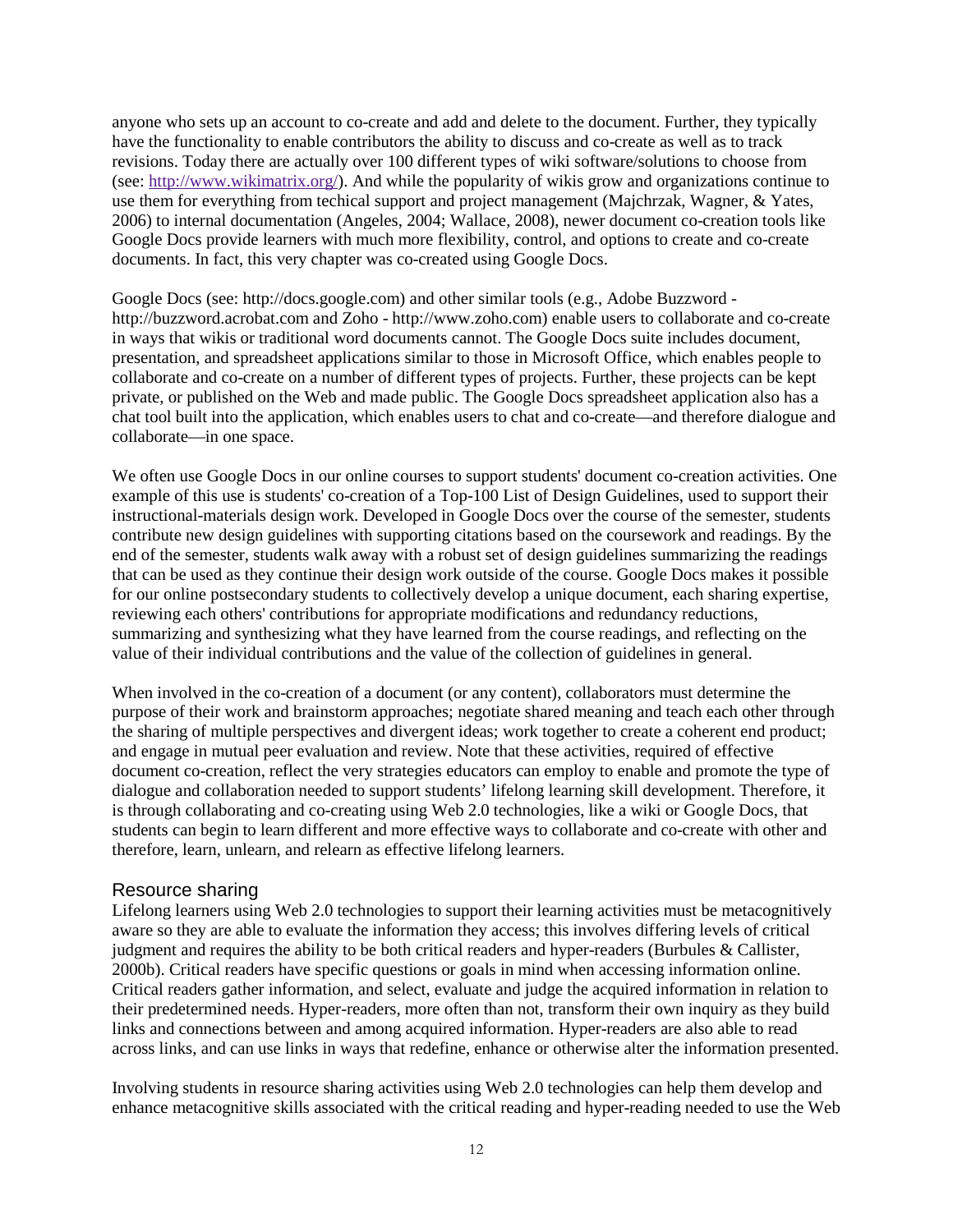as a source for lifelong learning. Three of the more popular Web 2.0 resource-sharing tools are:

- Flickr (http://www.flickr.com), an online photo management and sharing application;
- Slideshare (http://www.slideshare.net), an application for sharing PowerPoint presentations and Word documents; and
- Delicious (http://delicious.com), a social bookmarking tool.

These three tools have similar interfaces and functionality. In cooperation and collaboration with others, people locate and/or create content that they then contribute in an organized and cross-categorized way to a common, shared forum. These shared resources are then available for use by the contributor and other participants. It is important to note that these applications also enable contributors to specify levels of accessibility and use, making it possible to upload content that is only available to a subset of the greater contributing community, or available to everyone. Active participation in a resource-sharing community, like those supported by Flickr, Slideshare, and Delicious, requires students to use both critical reading and hyper-reading skills. The "publicness" of students' contributions encourages them to carefully select, evaluate, and judge the content they upload for community use. Once uploaded, to fully realize the potential usefulness of the new and existing content, students must explore other uploaded resources, looking for and establishing new connections and enriching the knowledge base of resources for the community as a whole; this activity requires hyper-reading skills.

In our postsecondary online courses, we use all three of these resource-sharing tools to support the dialogue and collaboration needed to help students develop as lifelong learners. Below, we share a couple of examples of our use:

- *Presentation Prowess* project. For the *Presentation Prowess* project, our postsecondary students create a presentation slideshow that contributes something new and of value to the community of practice and is worthy of winning SlideShare's "World's Best Presentation" contest. To determine what they can create that contributes something new and of value to the community, students have to use their metacognitive skills to critically read and evaluate existing presentations. Once they have determined they have something unique to contribute, they create their presentations. Once the project is complete, students post their presentations to SlideShare (or other resourcesharing Web 2.0 tool, such as Slideboom, YouTube, Dailymotion, Prezi, or Voicethread). By posting their work publicly, students engage in dialogue with course colleagues and practitioners about their presentation via SlideShare's commenting feature. In addition, this project involves students in contributing potential learning materials—their presentations—to the professional community of practice, supporting the larger community's pursuit of professional development via lifelong learning.
- *Design Lessons Learned* project. For this project, based on Stefan Sagmeister's *Things I Have Learned In My Life So Far* book and website (see http://thingsihavelearnedinmylife.com/ for more information), our postsecondary students reflect on what they have learned about the creative design of instructional materials during the course, requiring them to be metacognitively aware of their own learning. They then complete the follow steps:
	- o Consider what you have learned about the creative design of instructional materials. What are you sure about? What do you believe now? What advice/words of wisdom do others need to know about?
	- o Pick one of those design lessons learned and write it down. Design it digitally. Photograph it. Draw it. Use paint, sculpture, whatever. I don't care as long as it's interesting.
	- o Post a digital photo of your creation to our Flickr group account.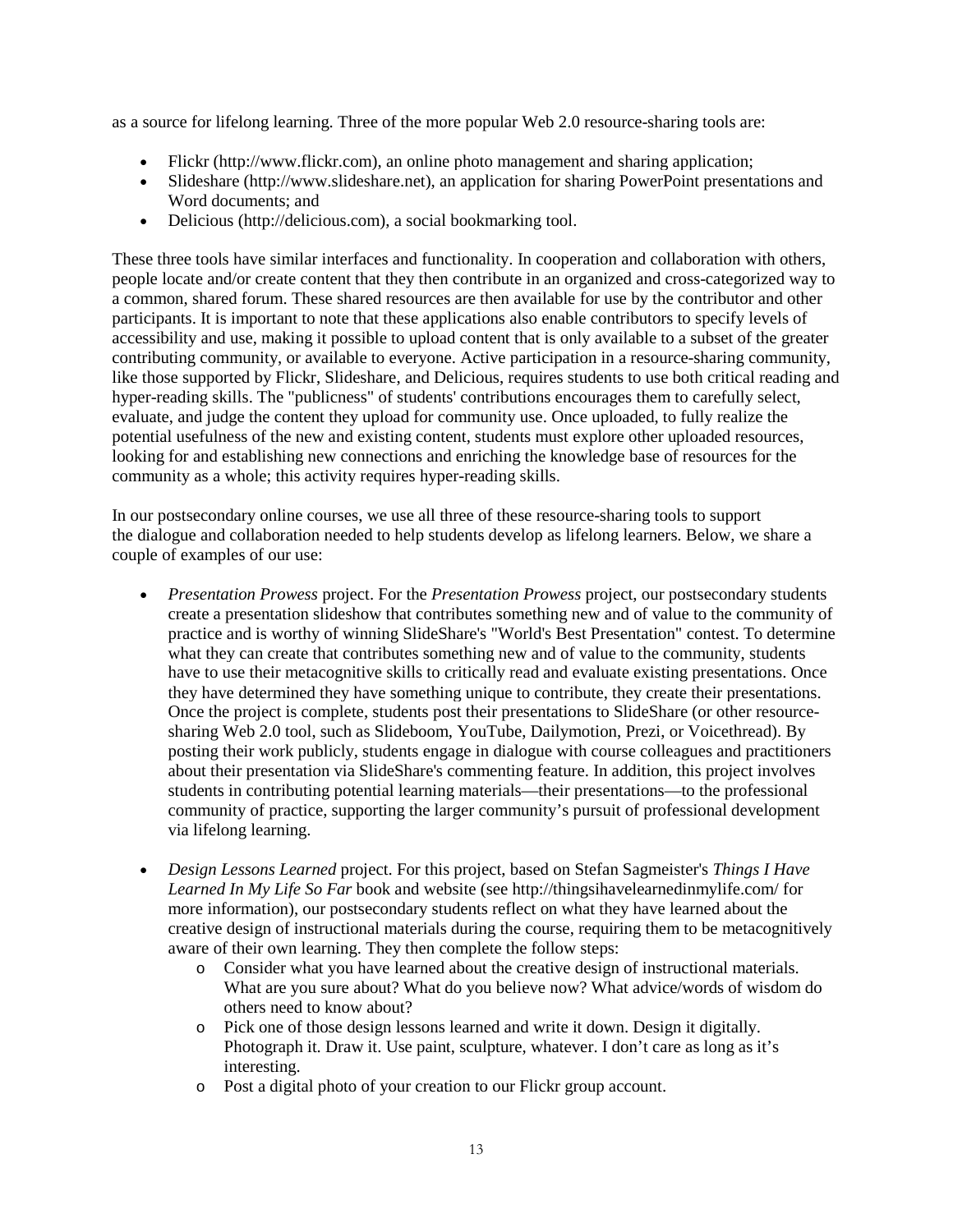Again, as with the *Presentation Prowess* project, students post their work to Flickr and then engage in dialogue with course colleagues and professional practitioners about the goal of the work, the value of the work to the community, and the effectiveness and limitations of the work. Engaging in this dialogue enhances students' metacognitive skills.

By involving students in the use of Web 2.0 resource-sharing technologies, educators can help students develop metacognitive awareness—specifically, critical reading and hyper-reading skills—within an authentic context. In addition, reflecting on the list of strategies educators can use to enable and promote dialogue and collaboration, participating in and contributing to Web 2.0-driven resource-sharing communities involves students in problem analysis (e.g., determining what content needs to be located and created, and why), teaching others (e.g., through the contribution of relevant content to the community), negotiating meaning (e.g., via the exploration of connections across and between shared content, and creating new content as a result), and peer evaluation and review (e.g., as community members in select, evaluate, and judge the value of contributed content)—with all of these activities requiring self-directed learning and metacognitive-awareness skills that support lifelong learning. Consequently, students' use of resource-sharing and document co-creation Web 2.0 technologies for purposes of dialogue and collaboration has the potential to enhance their overall effectiveness of using the Web for lifelong learning.

# **Involving students in Web 2.0-enhanced, intrinsically motivating learning activities**

Intrinsically motivated students are more likely to be lifelong learners because they have a desire and passion to learn, are willing to attempt more problems and solutions, and focus on improving the problem-solving process (Condry & Chambers, 1978; Kinzie, 1990). Intrinsically motivated students expend more effort on tasks and activities they find inherently enjoyable and interesting, even when there are no extrinsic incentives (Keller & Burkman, 1993), making them more self-directed in their learning. As educators, we can promote intrinsically motivated learning and ultimately lifelong learning by:

- Relating learning to students' personal needs and goals;
- Placing students in authentic and decision-making roles, or roles to which they aspire;
- Having students solve professional problems of practice;
- Asking students to build products that solve problems and meet a real professional needs; and
- Having learners work on and accomplish real tasks (Dunlap & Grabinger, 2003).

The foundational concept that underlies this list of strategies is relevance; if students perceive the learning activity as relevant, they are more likely to be engaged and motivated to learn (Wlodkowski, 1999).

The Web 2.0 technologies described in this chapter are widely used in the workplace and by professional communities of practice, especially by those organizations and communities that are widely distributed. Therefore, an important—and relevant—instructional goal for educators preparing students for their professions is to help students learn to use these technologies for lifelong learning, teamwork, collaboration, document and idea sharing, inquiry, and so on. We have found that our students appreciate our use of Web 2.0 technologies for academic purposes: as tools that help them (a) communicate and collaborate, (b) access and contribute to information-rich resources, and (c) solve problems and build products. Additionally, our students tend to be quite curious about how to effectively and creatively use these tools to support their professional goals and needs; their interest and, therefore, motivation to engage is evoked by the novelty of emerging Web 2.0 technologies. As Downes (2004, p. 30) shares, "The process of reading online, engaging a community, and reflecting it online is a process of bringing life into learning", and "bringing life into learning" can make learning activities personally relevant and intrinsically motivating for students, encouraging students to be self-directed and lifelong learners.

As stated at the start of this section, educators must provide students with educational opportunities to develop their capacity for self-direction, metacognitive awareness, and an overall disposition toward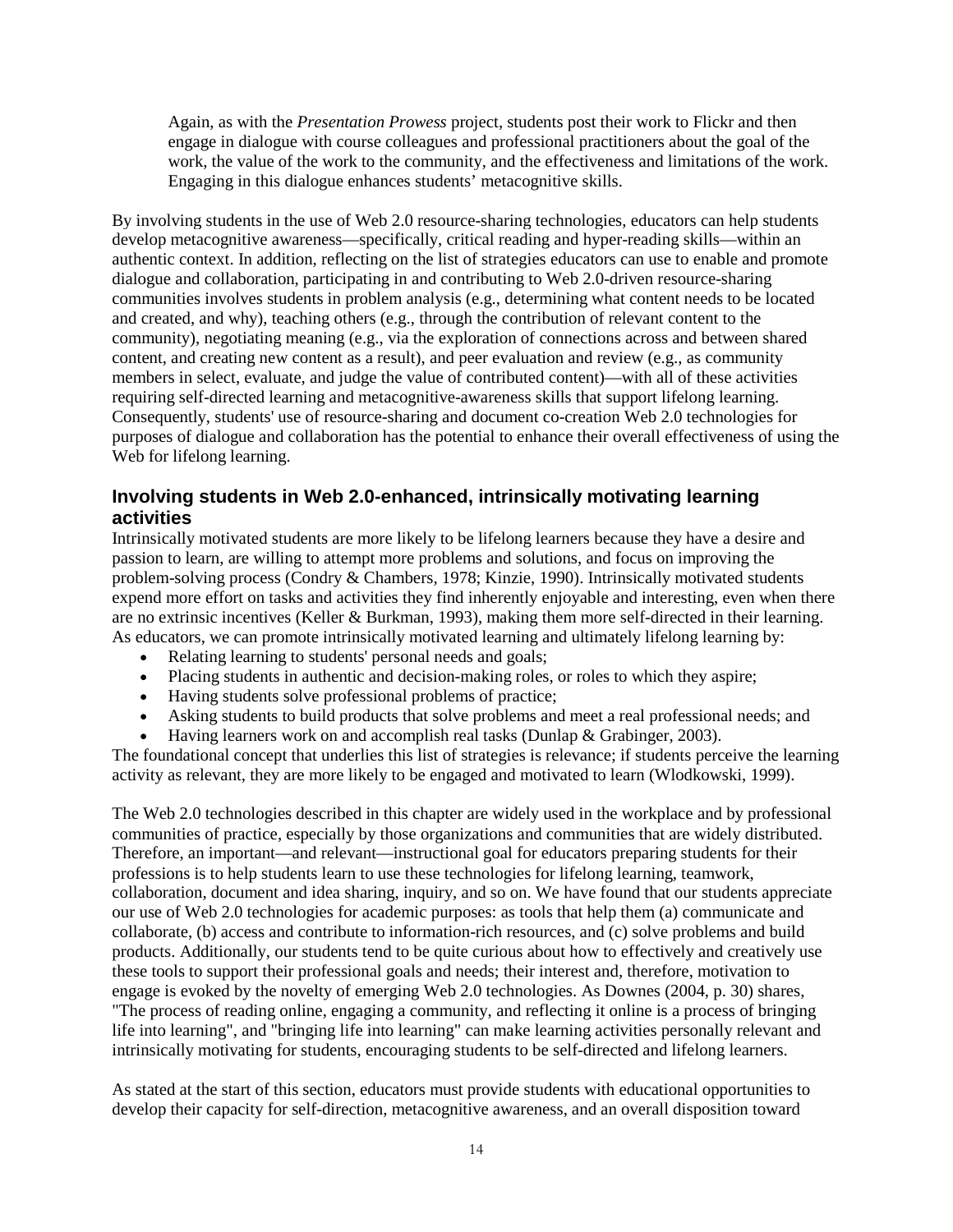lifelong learning (Dunlap, 2005). To achieve this goal, educators can use the Web 2.0 technologies associated with blogging, social networking, document co-creation, and resource sharing to create intrinsically motivating learning opportunities that have the potential to help students develop the skills and dispositions needed to be effective lifelong learners. The Web 2.0 technologies described in this section have such strong potential to support lifelong learning skill and disposition development, and lifelong learning activities in general, because they have the individual and collective power to attend to the impulses of communication, construction, inquiry, and expression—the basic student interests that contribute to engagement and make learning possible (Dewey as cited in Bruce & Levin, 1997). In addition, unlike the typical LMS that is a highly bounded community (Wilson, Ludwig-Hardman, Thornam, & Dunlap, 2004), Web 2.0 technologies enable students to participate in and with their discipline's community of practice; engaging in and with the community of practice supports the development of the self-directed learning and metacognitive-awareness skills needed for lifelong learning in a much more authentic context—the context in which the students will ultimately engage in lifelong learning—than can occur behind the protected walls of a typical LMS environment.

In the next section, we share some recommendations for using Web 2.0 technologies in postsecondary settings to support lifelong learning skill and disposition development.

# **RECOMMENDATIONS FOR USING WEB 2.0 TECHNOLOGIES TO SUPPORT LIFELONG LEARNING SKILL AND DISPOSITION DEVELOPMENT**

One thing to consider when adopting the Web 2.0 technologies described in the previous section to support students' development of lifelong learning skills and dispositions is that they are only effective if students fully engage in their use, and use them for academic and professional pursuits. Therefore, in this section, we offer specific recommendations for using these technologies for lifelong learning skill and disposition development.

- Select Web 2.0 technologies based on learning objectives, not cool factor. In other words, let pedagogy rather than technology dictate whether or not to use a certain Web 2.0 technology. Every month or two a new (and often very "cool") Web 2.0 technology is developed. And while it is easy to get wrapped up in the newest and greatest technology, it is important to focus on technologies that support the learning objectives. Further, quality is more important than quantity; it is often more beneficial to meaningfully integrate one Web 2.0 technology into a course than to superficially integrate a number of different technologies.
- Establish relevance for students.

Student's need to see the relevance of using these new Web 2.0 technologies both within their studies and beyond. This can often be accomplished by demonstrating how your own personal learning network (PLN) supports your learning, professional development, inquiry, and so on. Often it is helpful to recommend to students a list of professionals they can follow, blogs they can read, and networks they can join. Students also benefit from seeing examples of how people use these tools to establish their expertise—that is, become known—as well as how future employers use these tools. Finally, building Web 2.0-derived results into assessments can also help establish relevance for students.

• Define clear expectations for participation. Web 2.0 technologies and the participatory culture that they engender are often at odds with students' traditional concepts of education and schooling. It is extremely important to clearly define expectations for participation. This includes not only addressing the public and private dimensions of many of these technologies, but also clearly explaining the differences between social/personal vs. academic/professional uses of these technologies. For instance, are you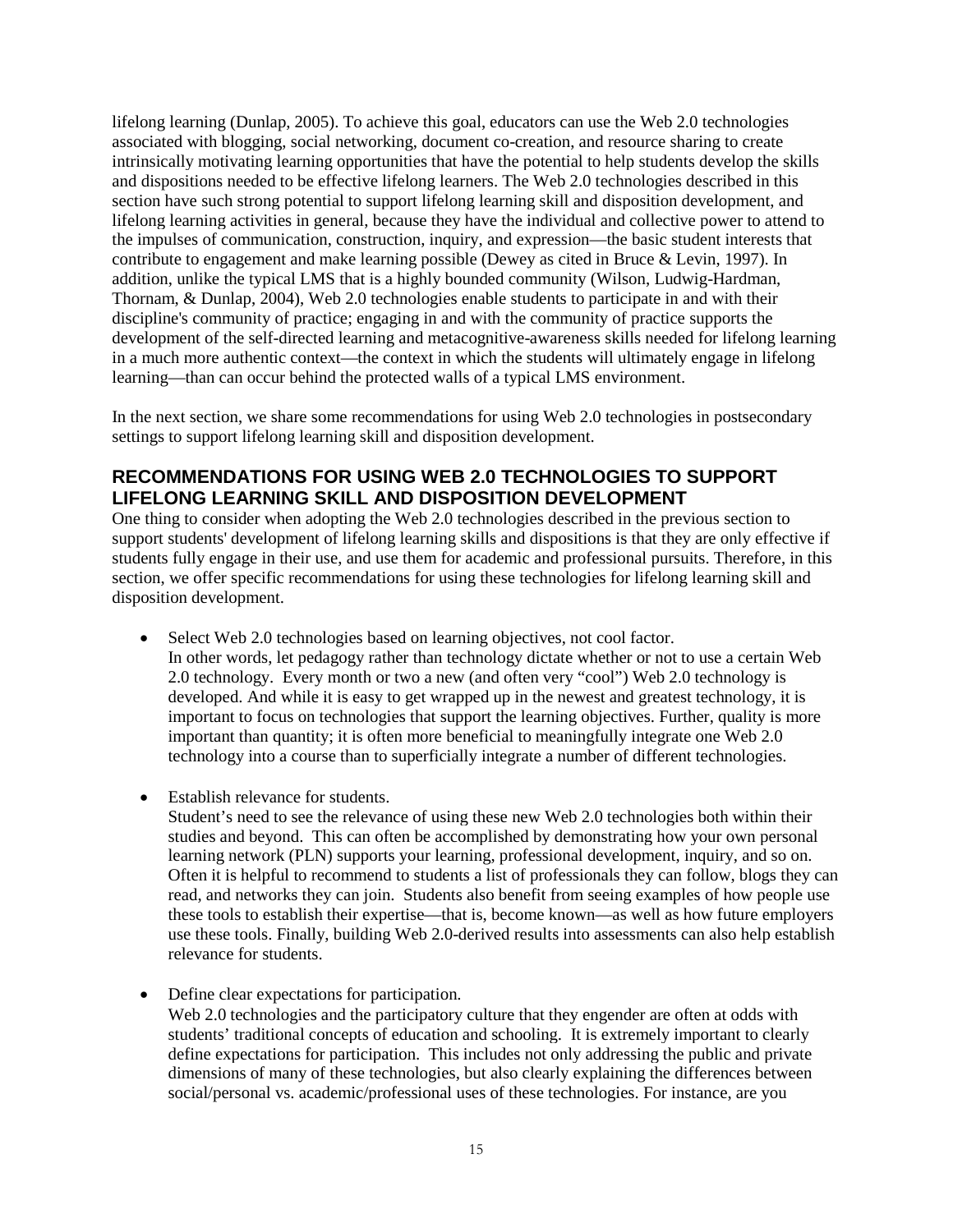comfortable befriending your students in Facebook? Are they comfortable befriending you? Regardless of the answers to these questions, it is important to clearly address these issues and give students the option of establishing a new avatar (e.g., online identity) instead of allowing access to their own (or your own) strictly social/personal accounts.

• Model effective Web 2.0 technology use.

We often assume that students know how to effectively use these Web 2.0 technologies. And while this might be true to a degree, students often use many of these technologies in different ways in their personal life than they might be expected to use for class. Therefore, if you are going to ask students to use specific tools in class, it is helpful to have already established your own personal record of use so that you can model best practices for achieving the learning objectives (in this case, lifelong learning skill and disposition development).

Finally, educators must recognize the limitations and possible drawbacks of using these new Web 2.0 technologies. For instance, using Web 2.0 technologies, like the one's discussed in this chapter, inevitably pushes student learning and the online classroom outside of the LMS. Even though some educators are attracted to a do-it-yourself approach to online learning that does not attempt to contain (or constrain) all learning within a LMS (see Wikipedia for more information on the Edupunk movement, [http://en.wikipedia.org/wiki/Edupunk\)](http://en.wikipedia.org/wiki/Edupunk), the majority of educators (or at least administrators) appear to value the affordances provided (e.g., the ability to keep a record of everything) by the mainstream trend to keep online learning nice and neat behind the lock and key of the LMS. Using Web 2.0 technologies also typically requires students to set up multiple accounts to be able to use different Web 2.0 tools and applications. In our experience, while the majority of students do not mind (and many already have accounts), there are sometimes a few students who resist setting up another account, with another username and password. The possible "publicness" and digital foot-print of many of these tools also needs to be considered.

## **FUTURE DIRECTIONS AND CONCLUSIONS**

Web 2.0 technologies and the participatory culture they encourage are relatively new. Educators have only relatively recently begun to experiment with these different tools—specifically, blogs, mircosharing, social networking, document co-creation and resource sharing. There are two main things educators and researchers alike must begin to do. First, while many of us have had positive experiences using these new Web 2.0 technologies, it is time to begin researching the efficacy of using these new tools in our classrooms. Projects such as APT STAIRS are starting to attend to this need; APT STAIRS is a project aimed at helping different audiences (e.g., academics, students and researchers) use collaborative Web 2.0 tools like Google Docs to enhance collaborative working practices

(see http://sites.google.com/a/jiscapt.net/project-plan/Home for more information). Further, we must begin experimenting with different ways of using these tools to meet educational goals with different learning audiences, and formally evaluate the effectiveness of bringing these tools into our courses; our use of these technologies has been with postsecondary students, most of who are digital immigrants in graduate-level programs, so inquiry into the use of Web 2.0 technologies to support the lifelong learning skill and disposition development of other audiences—including investigation into the differences between digital natives and digital immigrants—is needed. Secondly, postsecondary educators find themselves in a time where they are expected to do more with less. Many find it difficult enough to teach online and to use the standard LMS.Therefore, educators need targeted faculty development that helps them not only understand how many of these new technologies work but how and why they might use them in their classroom to support specific learning objectives and overall student engagement. By taking these steps, postsecondary educators and the university as a whole can more effectively address the challenges mentioned at the start of this chapter.

Web 2.0 technologies are making possible "new kinds of open participatory learning ecosystems that will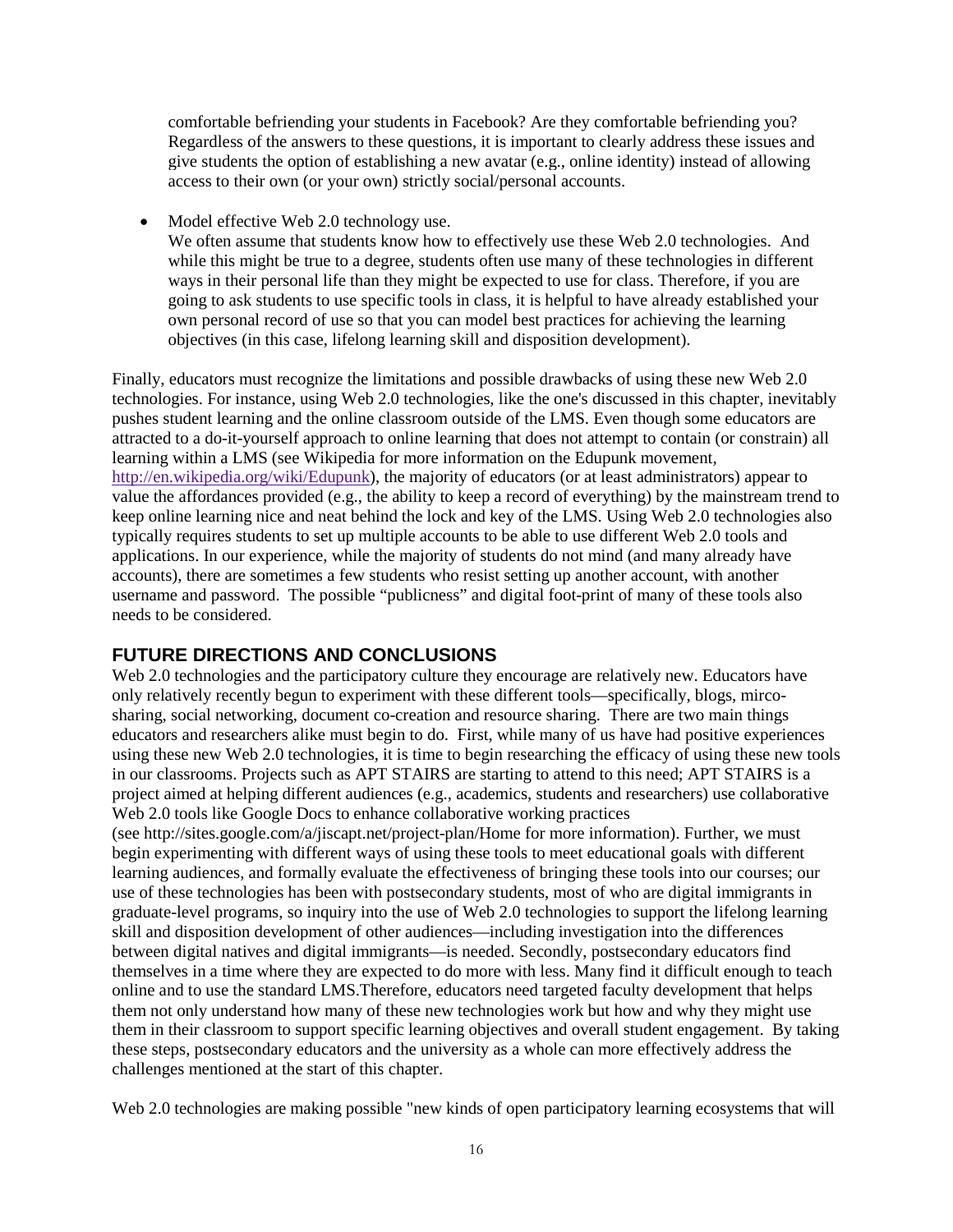support active, passion-based learning: Learning 2.0" (Brown & Adler, 2008, p. 32). Brown and Adler go on to predict that Web 2.0-enriched learning environments may "encourage students to readily and happily pick up new knowledge and skills as the world shifts beneath them" (p. 32), enabling them—as lifelong learners—to meet the ever-changing needs and demands of their workplace and profession. In this chapter we have shared our ideas for using the Web 2.0 technologies associated with blogging, social networking, document co-creation, and resource sharing to create intrinsically motivating learning opportunities—Learning 2.0 opportunities—that have the potential to help students develop the skills and dispositions needed to be effective lifelong learners. Specifically, educators can use these technologies to help students develop autonomy, responsibility, and intentionality; encourage student reflection; enculturate students into a community of practice; and enjoin students to participate in discourse and collaboration. These fundamental skills are needed to engage in the self-directed learning and metacognitive processing that is at the heart of effective lifelong learning.

There is little doubt in our minds that current and yet-to-be-realized Web 2.0 technologies and tools can be used by postsecondary educators to support student learning in powerful and meaningful ways, while at the same time address head-on the emerging trends and challenges facing postsecondary education today. To realize the potential of Learning 2.0, we as postsecondary educators need to continue our exploration of Web 2.0 technologies for teaching and learning, discovering new ways social media tools can help us achieve our instructional goals and objectives; and, in the process, help students develop the mandatory skills that will enable them to perpetually learn, unlearn, and relearn as the world shifts beneath them.

## **REFERENCES**

Angeles, M. (2004, November 28). *Features - Using a Wiki for documentation and collaborative authoring*. Retrieved from http://www.llrx.com/features/librarywikis.htm

Antonelli, P. (2009). Make, share, find: Web 2.0 and informal learning. In P. Lowenthal, D. Thomas, B. Yuhnke, & A. Thai (Eds.), *The CU Online handbook: Teach differently: Create and collaborate* (pp. 25- 28). Raleigh, NC: Lulu.

Barnes, C., & Tynan, B. (2007). The adventures of Miranda in the brave new world: Learning in a Web 2.0 millennium. *ALT-J, Research in Learning Technology, 15*(3), 189-200.

Barr, R. B., & Tagg, J. (1995). From teaching to learning: A new paradigm for undergraduate education. *Change, 27*, 12-25.

Barrows, H. (1985). *How to design a problem-based curriculum for the preclinical years*. New York: Springer Publishing Company.

Bauerlein, M. (2008). *The dumbest generation: How the digital age stupefies young Americans and jeopardizes our future (Or, don't trust anyone under 30).* New York: Penguin Group.

Bereiter, C., & Scardamalia, M. (1985). Cognitive coping strategies and the problem of "inert" knowledge. In S. Chipman, J. Segal, & R. Glaser (Eds.), *Thinking and learning skills: Current research and open questions* (Vol. 2, pp. 65-80). Hillsdale, NJ: Lawrence Erlbaum Associates.

Bereiter, C., & Scardamalia, M. (1989). Intentional learning as a goal of instruction. In L. B. Resnick (Ed.), *Knowing, learning, and instruction: Essays in honor of Robert Glaser* (pp. 361-392). Hillsdale, NJ: Lawrence Erlbaum Associates.

Biggs, J., & Moore, P. (1993). *The process of learning*.New York: Prentice-Hall.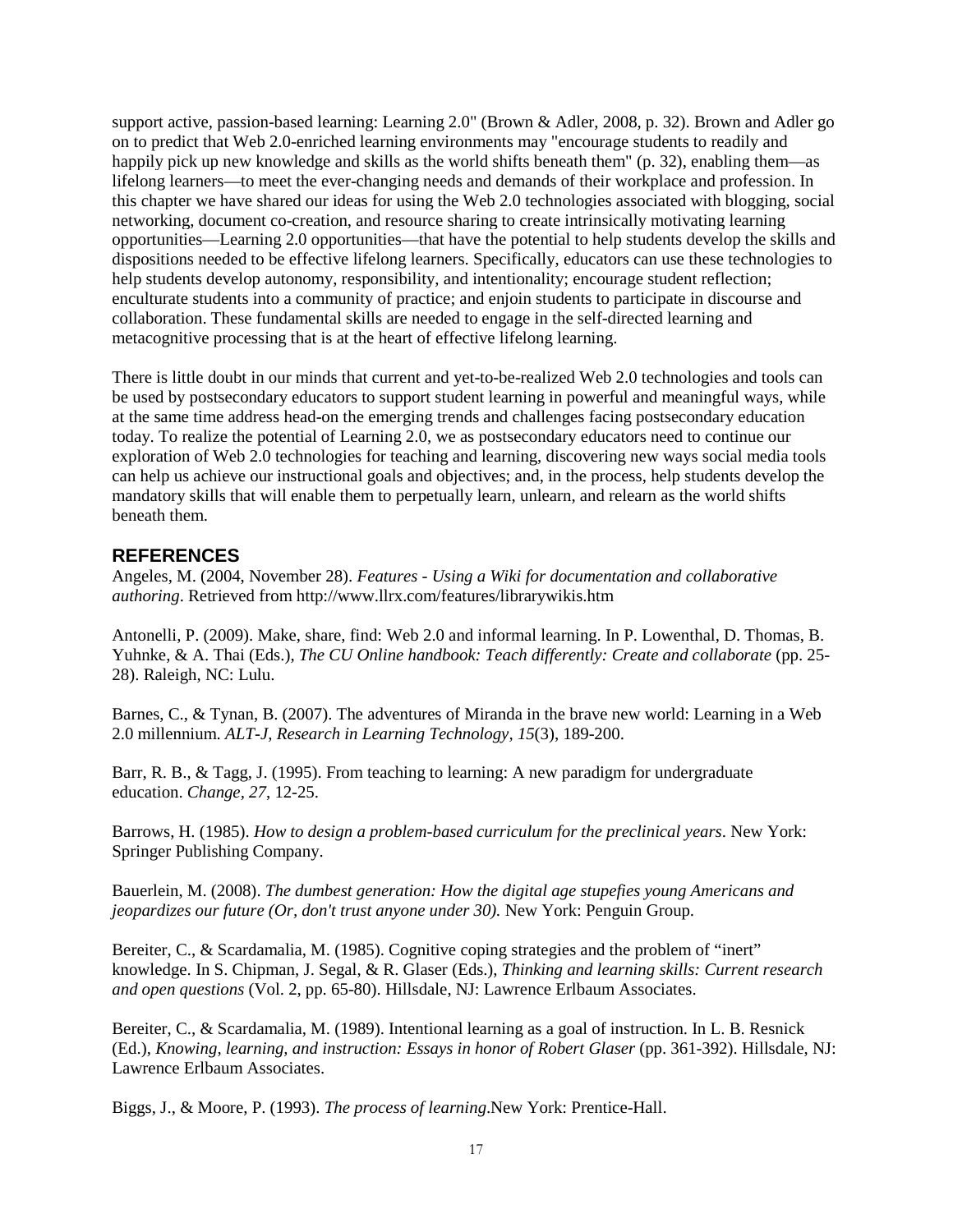Blakey, E., & Spence, S. (1990). Thinking for the future. *Emergency Librarian, 17*(5), 11-14.

Boggs, G. R. (1999, January). What the learning paradigm means for faculty. *AAHE Bulletin, 51*(5), 3-5.

Boyd, D. (2009a, May). MySpace vs. Facebook: A digital enactment of class-based social categories amongst American teenagers. Presentation given at the International Communications Association, Chicago, IL. Retrieved from http://www.danah.org/papers/talks/ICA2009.html

Boyd, D. (2009b, June). The not-so-hidden politics of class online.Presentation given at the Personal Democracy Forum, New York. Retrieved from http://www.danah.org/papers/talks/ PDF2009.html

Boyd, D. (2008). Facebook's privacy trainwreck: Exposure, invasion, and social convergence. *Convergence, 14*(1), 13-20. Retrieved from http://www.danah.org/papers/ FacebookPrivacyTrainwreck.pdf

Bransford, J. D., Brown, A. L., & Cocking, R. R. (2000). How people learn: Brain, mind, experience, and school (Expanded Edition). Washington, D.C.: National Academy Press.

Bransford, J., Sherwood, R., Vye, N., & Rieser, J. (1986). Teaching thinking and problem solving. *American Psychologist, 41*(10), 1078-1089.

Brockett, R. G., & Hiemstra, R. (1985). Bridging the theory-practice gap in self directed learning. In S. Brookfield (Ed.), *New directions for continuing education* (pp. 31-40). San Francisco: Jossey-Bass.

Brookfield, S. (1985/1991). *Understanding and facilitating adult learning*. San Francisco: Jossey-Bass.

Brown, J. S., & Adler, B. (2008). Minds on fire: Open education, the long tail, and learning 2.0. *EDUCAUSE Review, 43*(1), 16–32. Retrieved from http://net.educause.edu/ir/library/ pdf/ERM0811.pdf

Brown, J., Collins, A., & Duguid, P. (1989). Situated cognition and the culture of learning. *Educational Researcher, 18*(1), 32-42.

Bruce, B. C., & Levin, J. A. (1997). Educational technology: Media for inquiry, communication, construction, and expression. *Journal of Educational Computing Research, 17*(1), 79-102.

Burak, L. (1993). Independent activities teach skills for lifelong learning. *Journal of Health Education, 24*(5), 376-378.

Burbules, N., & Callister, T. (2000a). Universities in transition: The promise and the challenge of new technologies. *Teachers College Record, 102*(2)2, 271-93.

Burbules, N. & Callister, T. (2000b). *Watch IT: The promises and risks of information technologies for education*. Boulder, CO: Westview Press.

Candy, P. (1991). S*elf-direction for lifelong learning: A comprehensive guide to theory and practice.* San Francisco, CA: Jossey-Bass.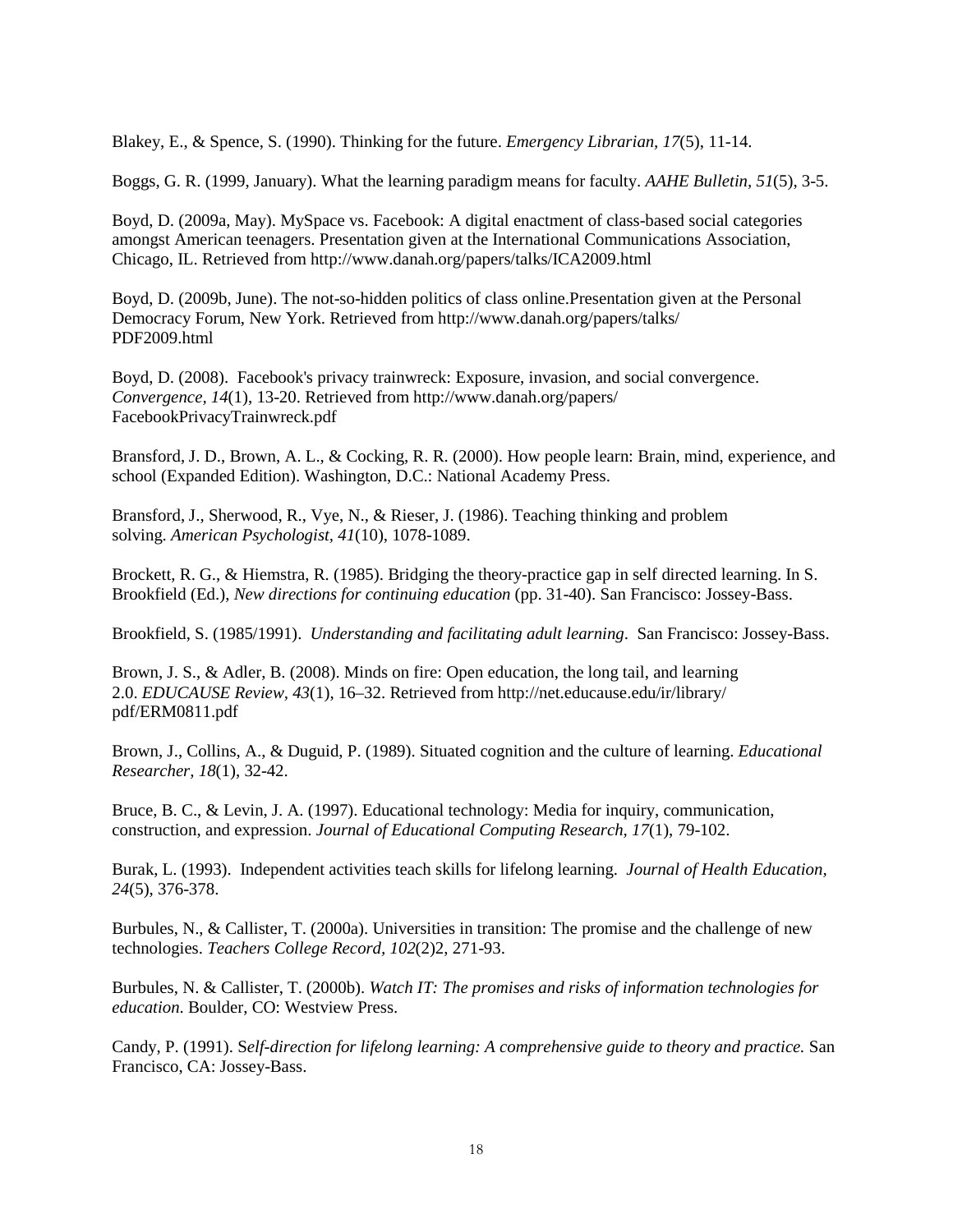Casner-Lotto, J., & Barrington, L. (2006, October). Are they really ready to work? Report Number: BED-06-Workforce. Retrieved from http://www.21stcenturyskills.org/documents/ FINAL\_REPORT\_PDF9-29-06.pdf

Chi, M., Feltovich, P., & Glaser, R. (1981).Categorization and representation of physics problems by experts and novices. *Cognitive Science, 5*, 121-152.

Condry, J., & Chambers, J. (1978). Intrinsic motivation and the process of learning. In M. Lepper& D. Greene (Eds.), *The hidden costs of reward: New perspectives on the psychology of human motivation* (pp. 61-84). Hillsdale, NJ: Lawrence Erlbaum and Associates.

Corbett, P. (2009, January 5). 2009 Facebook Demographics and Statistics Report: 276% Growth in 35- 54 Year Old Users. Retrieved from http://www.istrategylabs.com/2009-facebook-demographics-andstatistics-report-276-growth-in-35-54-year-old-users/

DiNucci, D. (1999). Fragmented future. *Print, 53*(4), 32, 221-222.

Downes, S. (2004). Educational blogging. *EDUCAUSE Review, 39*(5), 14–26. Retrieved from http://net.educause.edu/ir/library/pdf/ERM0450.pdf

Downes, S. (2005) E-Learning 2.0. *eLearn Magazine*. Retrieved from http://www.elearnmag.org/ subpage.cfm?section=articles&article=29-1

Drapeau, M. D. (2009, February 2). *What is Twitter's Vision?* Retrieved from http://mashable.com/2009/ 02/02/what-is-twitters-vision/

Dunlap, J.C. (2005). Changes in students' use of lifelong learning skills during a problem-based learning project. *Performance Improvement Quarterly, 18*(1), 5-33.

Dunlap, J.C. (2006). The effect of enculturation on doctoral students' self-efficacy through the development of and contributing to an online journal. *Interdisciplinary Journal of Problem-Based Learning, 1*(2), 19-48.

Dunlap, J.C. (2008, October). Contributing to the thousands of invisible threads: Using blogs to help students engage in the professional community of practice*. PerformanceXpress*. Retrieved from http://performancexpress.org/0810/

Dunlap, J.C., & Grabinger, R.S. (1996). Applying the Rich Environments for Active Learning (REAL) model to higher education classrooms. In B. Wilson (Ed.), D*esigning constructivist learning environments: Case studies in instructional design* (pp. 65-82). Englewood Cliffs, NJ: Educational Technology Publications.

Dunlap, J.C., & Grabinger, R.S. (2003). Preparing students for lifelong learning: A review of instructional methodologies. *Performance Improvement Quarterly, 16*(2), 6-25.

Dunlap, J. C., & Lowenthal, P. R. (2009a). Horton hears a tweet. *EDUCAUSE Quarterly, 32*(4).

Dunlap, J. C,. & Lowenthal, P. R. (2009b). Tweeting the night away: Using Twitter to enhance social presence. *Journal of Information Systems Education, 20*(2), 129-136.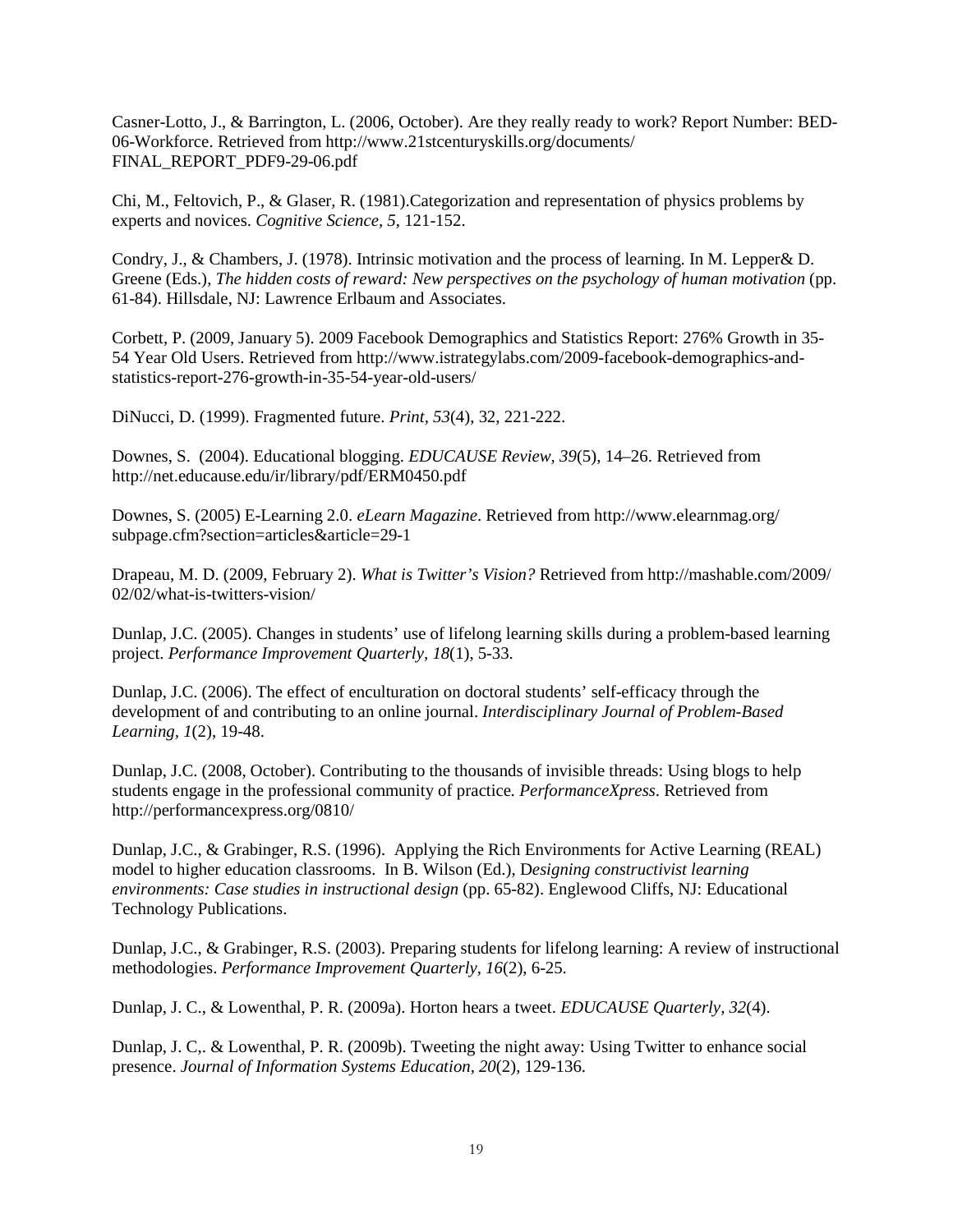Dunlap, J. C., & Lowenthal, P. R. (in press). Hot for teacher: Using digital music to enhance student's experience in online courses. *TechTrends*.

Dunlap, J. C., & Stevens, E. (2009). Fresh and forward-thinking: Using blogs for educational purposes. In P. Lowenthal, D. Thomas, B. Yuhnke, & A. Thai (Eds.), *The CU Online handbook: Teach differently: Create and collaborate* (pp. 35-39). Raleigh, NC: Lulu.

Facebook (n.d.). Press Room. Retrieved November 15, 2009 from http://www.facebook.com/ press/info.php?statistics

Glaser, R. (1984). Education and thinking: The role of knowledge. *American Psychologist, 39*, 93-104.

Glaser, R. (1991). The maturing of the relationship between the science of learning and cognition and educational practice. *Learning and Instruction, 1*, 129-144.

Goldman, D. (2009, June 2) . Facebook is king but Twitter makes waves. *CNNMoney.com*. Retrieved from http://money.cnn.com/2009/06/02/technology/social\_network\_growth/

Grabinger, S., & Dunlap, J. C. (2004). Colliding worlds: Didactic instruction vs. REALs. In E. Alici (Ed.), *New information technologies in education, workshop proceedings*, Izmir, Turkey: DokuzEylul University.

Greenhow, C., Robelia, B., & Hughes, J. E. (2009). Web 2.0 and classroom research: What path should we take now? *Educational Researcher, 38*(4), 246-259.

Grow, G. (1991). Teaching learners to be self-directed. *Adult Education Quarterly, 41*(3), 125-149.

Hancock, V. (1993). Information literacy for lifelong learning. ERIC Document ED 358 870.

Harden, R. (2000). Evolution or revolution and the future of medical education: Replacing the oak tree. *Medical Teacher*, *22(5)*, 435-442.

Hinrichs, R. (2004). A vision for lifelong learning: Year 2020. *European Journal of Engineering Education, 29*(1), 5-16.

Ito, M., et al. (2010). *Hanging out, messing around, geeking out: Living and learning with new media.* Cambridge: MIT Press. Retrieved from http://digitalyouth.ischool.berkeley.edu/ report

Java, A., Song, X., Finin, T., & Tseng, B. (2007, August). Why we Twitter: Understanding microblogging usage and communities. Proceedings of the Joint 9th WEBKDD and 1st SNA-KDD Workshop 2007. Retrieved from http://ebiquity.umbc.edu/get/a/publication/369.pdf

Keller, J., & Burkman, E. (1993). Motivation principles. In M. Fleming & W. Levie (Eds.), *Instructional message design: Principles from the behavioral and cognitive sciences* (pp. 3-53). Englewood Cliffs: NJ: Educational Technology Publications.

Keen, A. (2008). *The cult of the amateur: How blogs, MySpace, YouTube, and the rest of today's usergenerated media are destroying our economy, our culture, and our values*. New York: Doubleday.

Kerka, S. (1994). Myths and realities: Self-directed learning. ERIC Document ED 365 818.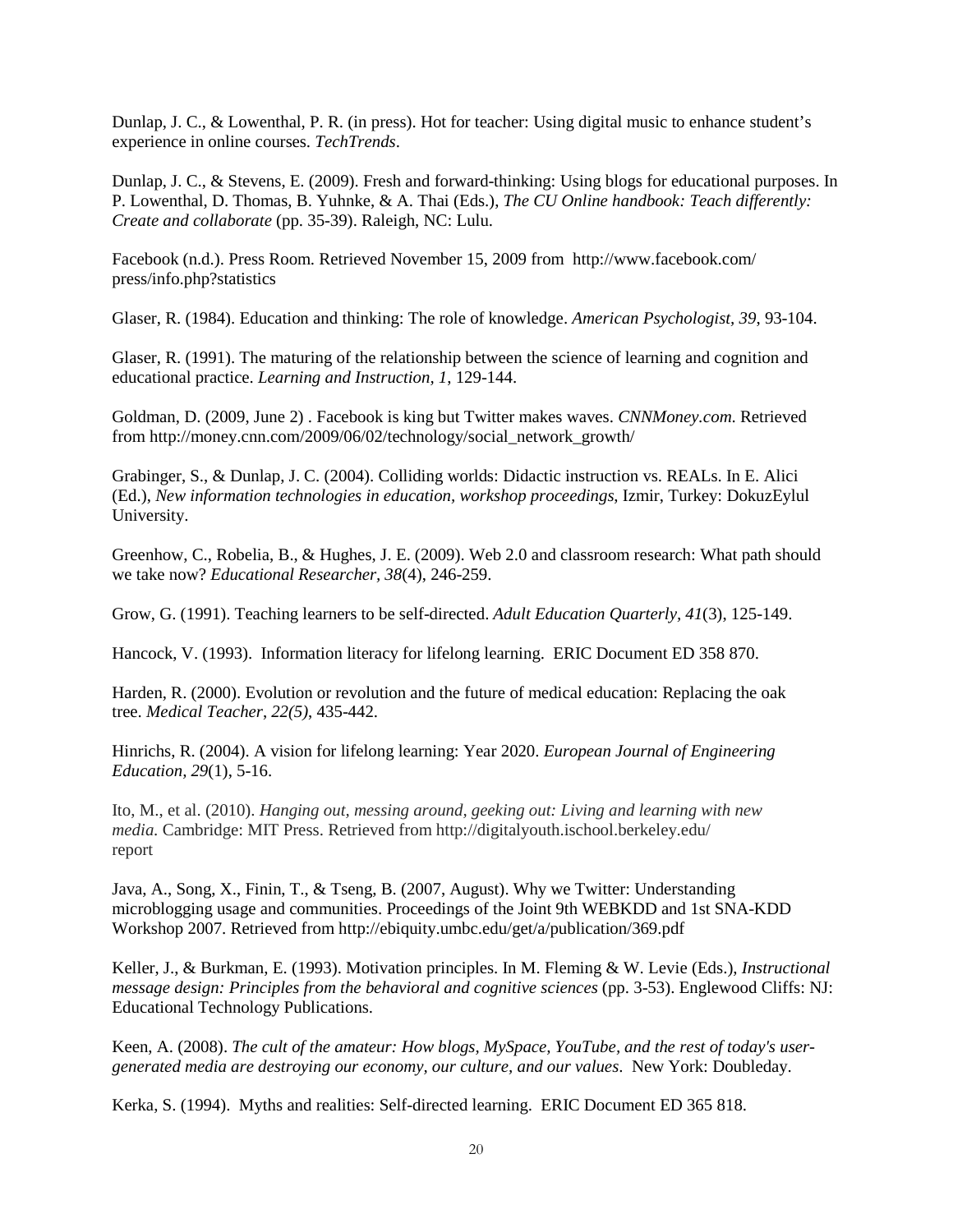Kinzie, M. (1990). Requirements and benefits of effective interactive instruction: Learner control, selfregulation, and continuing motivation. *Educational Technology Research and Development, 38(*1), 5-21.

Knowles, M. (1975). *Self-directed learning: A guide for learners and teachers*. New York: Association Press.

Lave, J., & Wenger, E. (1991). *Situated learning: Legitimate peripheral participation*. Cambridge, UK: Cambridge University Press.

Lenhart, A., Madden, M., Macgill, A. R., & Smith, A. (2007). *Teens and Social Media: The use of social media gains a greater foothold in teen life as they embrace the conversational nature of interactive online media*. Washington, DC: Pew Internet & American Life Project. Retrieved from http://www.pewinternet.org/~/media//Files/Reports/2007/PIP\_Teens\_Social\_Media\_Final.pdf.pdf

Long, H. B. (1989). Self-directed learning: Emerging theory and practice. In H. B. Long & Associates (Eds.), *Self-directed learning: Emerging theory and practice*. Norman, OK: University of Oklahoma Research Center for Continuing Professional and Higher Education.

Lowenthal, P. R. (2009). The evolution and influence of social presence theory on online learning. In T. T. Kidd (Ed.), *Online education and adult learning: New frontiers for teaching practices* (pp. 124-139). Hershey, PA: IGI Global.

Lowenthal, P. R., & Dunlap, J. (2010). From pixel on a screen to real person in your students' lives: Establishing social presence using digital storytelling. *The Internet and Higher Education, 13*(1), 70-72.

Lowenthal, P. R., & Parscal, T. (2008). Teaching presence. *The Learning Curve, 3*(4), 1-2, 4.

Lucky, R. W. (2009) To Twitter or Not to Twitter? *IEEE Spectrum, 46*(1), 22-22.

Ludwig-Hardman, S., & Dunlap, J. C. (2003). Learner support services for online students: Scaffolding for success. *The International Review of Research in Open and Distance Learning, 4*(1) [online journal – http://www.irrodl.org/index.php/irrodl/article/view/131/211]

Madden, M., & Fox, S. (2006). Riding the waves of "Web 2.0": More than a buzzword, but still not easily defined. http://www.pewinternet.org/~/media//Files/Reports/2006/ PIP\_Web\_2.0.pdf.pdf

Majchrzak, A., Wagner C., & Yates, D. (2006). Corporate Wiki users: Results of a study. Proceedings of the 2006 *International Symposium on Wikis* (pp. 99 - 104). Retrieved from http://delivery.acm.org/10.1145/1150000/1149472/ p99-majchrzak.pdf key1=1149472 &key2=9252707421&coll=GUIDE&dl=GUIDE&CFID=43503150&CFTOKEN=35114382

McFarlane, T., & Dunlap, J. C. (2001). The relationship between self-directed learning and lifelong learning.In H. Long (Ed.), *Self-directed learning and the information age*.Motorola University Press.

McLoughlin, C., & Marshall, L. (2000). Scaffolding: A model for learner support in an online teaching environment. Retrieved February 10, 2003 from, http://cea.curtin.edu.au/tlf/tlf2000/mcloughlin2.html

O'Reilly, T. (2005a, August, 5). Not 2.0? *O'Reilly Radar*. Retrieved from http://radar.oreilly.com/archives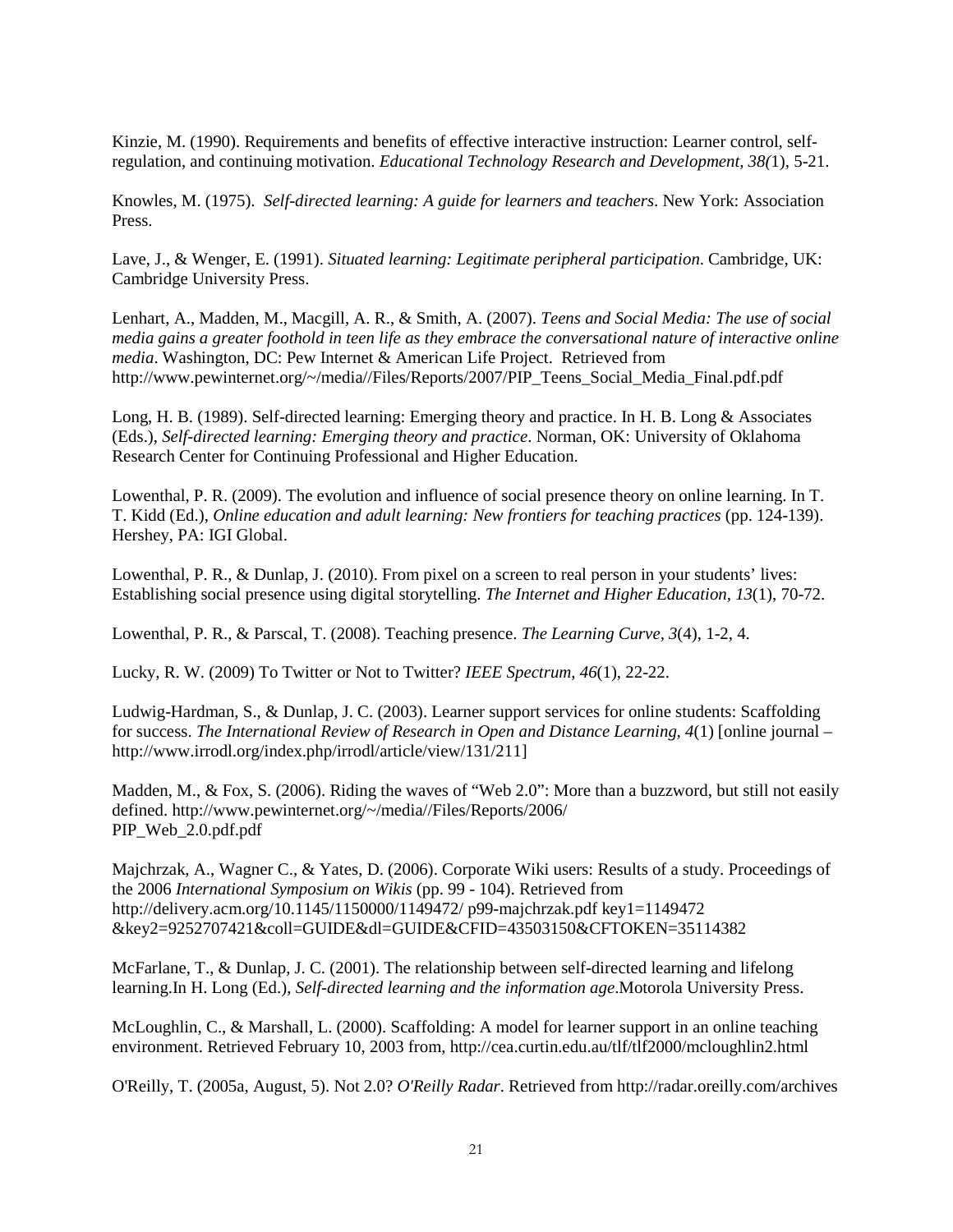/2005/08/not-20.html

O'Reilly, T. (2005b, September 30). *What is Web 2.0*. Design patterns and business models for the next generation of software. Retrieved from http://oreilly.com/web2/archive/what-is-web-20.html

Ostrow, A. (2009, September 14th). 18 million Twitter users by end of 2009.Mashable: The Social Guide. Retrieved from http://mashable.com/2009/09/14/twitter-2009-stats/

Overly, N., McQuigg, R., Silvernail, D., &Coppedge, F. (1980). *A model for lifelong learning*. Bloomington, IN: Phi Delta Kappa.

Palincsar, A. M., & Klenk, L. (1992). Fostering literacy learning in supportive contexts. *Journal of Learning Disabilities, 25*(4), 211-225.

Price, E. (2009, June 9). Facebook to launch vanity URLs. *Examiner*. Retrieved from http://www.examiner.com/x-12884-Social-Media-Examiner~y2009m6d9-Facebook-to-launch-vanity-URLs

Richardson, W. (2008). *Blogs, wikis, podcasts, and other powerful web tools for classrooms.* Thousand Oaks, CA: Corwin Press.

Ridley, D., Schultz, P., Glanz, R., & Weinstein C. (1992). Self-regulated learning: The interactive influence of metacognitive awareness and goal-setting. *Journal of Experimental Education, 60*(4), 293- 306.

Scardamalia, M., & Bereiter, C. (1991). Higher levels of agency for children in knowledge building: A challenge for the design of new knowledge media. *The Journal of the Learning Sciences, 1*(1), 37-68.

Smith, J. (2009, July 24). Facebook Takes Aim at Twitter: New Publisher Makes Public Status Updates Easy. Inside Facebook. Retrieved from http://www.insidefacebook.com/2009/06/ 24/facebook-takes-aim-at-twitter-launches-new-publisher-to-make-sharing-status-updates-publicly-easier/

Stepien, W., & Gallagher, S. (1993). Problem-based learning: As authentic as it gets. *Educational Leadership, 50*(7), 25-28.

Stevens, V. (2008) Trial by Twitter: The rise and slide of the year's most viral microblogging platform. *TESLEJ: Teaching English as a Second or Foreign Language, 12*(1). Retrieved from http://teslej.org/ej45/int.html

Summers, L. L. (2009). The value of social software in school library instruction, communication, and collaboration. *Knowledge Quest, 37*(4), 48-50.

Thompson, C. (2007, June). Clive Thompson on how Twitter creates a social sixth sense. *Wired Magazine, 15*(7). Retrieved from http://www.wired.com/techbiz/media/magazine/15-07/st\_thompson

Tishman, S., Jay, E., & Perkins, D. (1993). Teaching thinking dispositions: From transmission to enculturation. *Theory into Practice, 32*, 147-153.

Toffler, A. (1973). *Future shock.* New York: Bantam Books.

Von Wright, J. (1992). Reflections on reflection. *Learning and Instruction, 2*, 59-68.